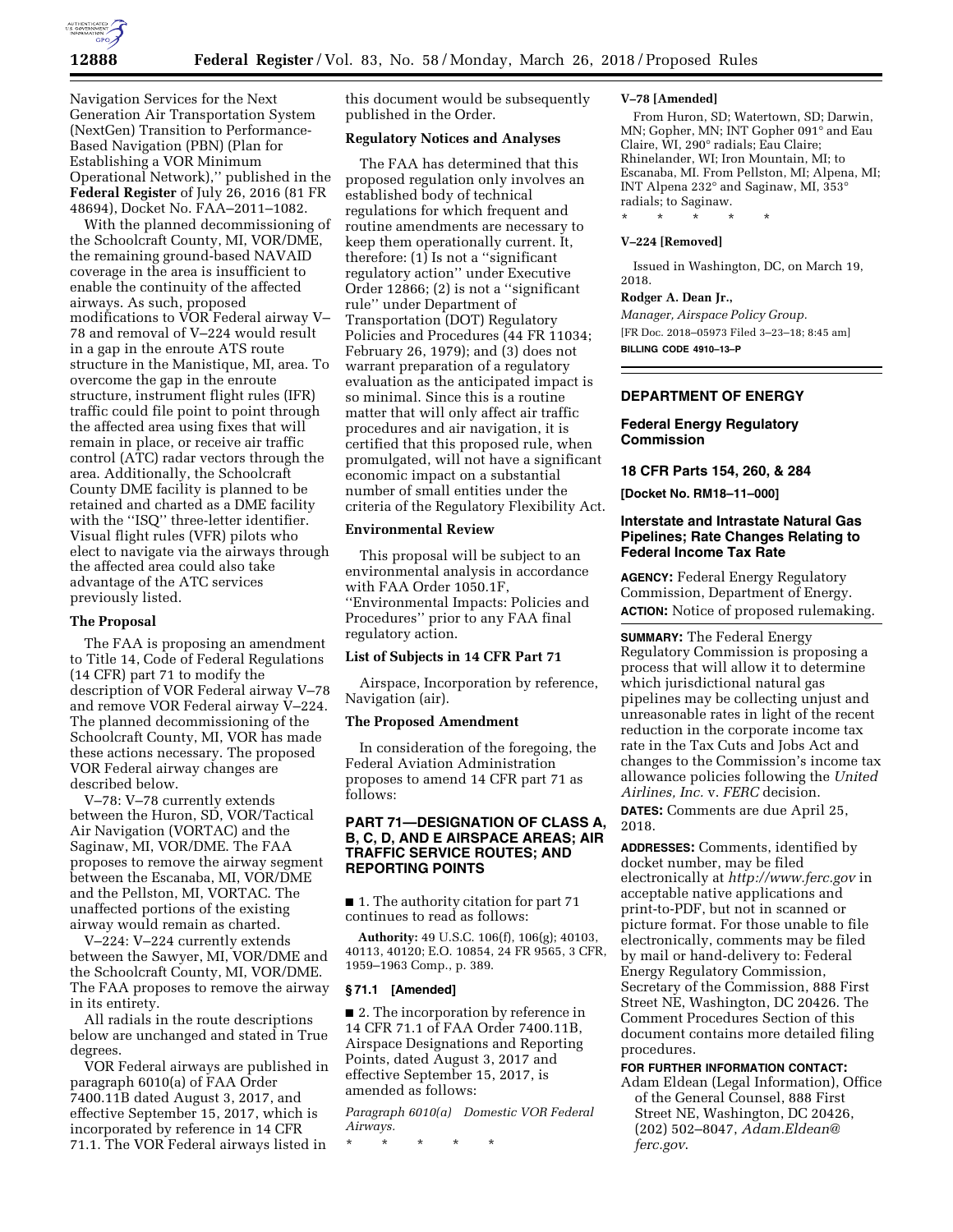Seong-Kook Berry (Technical Information), Office of Energy Market Regulation, 888 First Street NE,

Washington, DC 20426, (202) 502– 6544, *[Seong-Kook.Berry@ferc.gov](mailto:Seong-Kook.Berry@ferc.gov)*.

# **SUPPLEMENTARY INFORMATION:**

# **Table of Contents**

Paragraph Nos.

| 11 |
|----|
| 11 |
| 17 |
| 20 |
| 24 |
| 26 |
| 32 |
| 41 |
| 42 |
| 47 |
| 48 |
| 51 |
| 52 |
| 55 |
| 62 |
| 66 |
| 66 |
| 79 |
| 80 |
| 83 |
| 87 |

# **I. Introduction**

1. On December 22, 2017, the President signed into law the Tax Cuts and Jobs Act.1 The Tax Cuts and Jobs Act, among other things, lowers the federal corporate income tax rate from 35 percent to 21 percent, effective January 1, 2018. This means that, beginning January 1, 2018, companies subject to the Commission's jurisdiction will compute income taxes owed to the Internal Revenue Service (IRS) based on a 21 percent tax rate. The tax rate reduction will result in less corporate income tax expense going forward.2

2. Concurrently with the issuance of this Notice of Proposed Rulemaking, the Commission is issuing a Revised Policy Statement on Treatment of Income Taxes (Revised Policy Statement) 3 and an Order on Remand 4 in response to the decision of the United States Court of Appeals for the District of Columbia Circuit (D.C. Circuit) in *United Airlines*.5 The Revised Policy Statement explains that a double recovery results from granting a Master Limited

Partnership (MLP) an income tax allowance and a discounted cash flow (DCF) return on equity (ROE), and accordingly establishes a policy that MLPs are not permitted to recover an income tax allowance in their cost of service. The Revised Policy Statement also explains that other partnership and pass-through entities not organized as an MLP must, if claiming an income tax allowance, address the D.C. Circuit's double-recovery concern.6

3. In response to the Tax Cuts and Jobs Act and the Revised Policy Statement following the *United Airlines*  decision, the Commission proposes to require interstate natural gas pipelines to file an informational filing with the Commission pursuant to sections 10 and 14 of the Natural Gas Act (NGA) (Onetime Report on Rate Effect of the Tax Cuts and Jobs Act).7 The One-time Report is designed to collect financial information to evaluate the impact of the Tax Cuts and Jobs Act and the Revised Policy Statement on interstate natural gas pipelines' revenue requirement. In addition to the Onetime Report, the Commission proposes to provide four options for each interstate natural gas pipeline to voluntarily make a filing to address the changes to the pipeline's recovery of tax

costs, or explain why no action is needed: (1) File a limited NGA section 4 filing to reduce the pipeline's rates to reflect the decrease in the federal corporate income tax rate pursuant to the Tax Cuts and Jobs Act and the elimination of the income tax allowance for MLPs consistent with the Revised Policy Statement, (2) make a commitment to file a general NGA section 4 rate case in the near future, (3) file a statement explaining why an adjustment to its rates is not needed, or (4) take no action other than filing the One-time Report. If an interstate natural gas pipeline does not choose either of the first two options, the Commission will consider, based on the information in the One-time Report and comments by interested parties, whether to issue an order to show cause under NGA section 5 requiring the pipeline either to reduce its rates to reflect the income tax reduction or explain why it should not be required to do so.

4. The Commission proposes to establish a staggered schedule for interstate natural gas pipelines to file the One-time Report and choose one of the four options described above. The Commission anticipates that the deadlines for these filings will be in the late summer and early fall of this year. The Commission encourages each pipeline to meet with its customers as soon as possible to discuss whether and how its rates should be modified in light of the Tax Cuts and Jobs Act and the

<sup>1</sup>An Act to provide for reconciliation pursuant to titles II and V of the concurrent resolution on the budget for fiscal year 2018, Public Law 115–97, 131 Stat. 2054 (2017) (Tax Cuts and Jobs Act).

<sup>2</sup>*See id.* 11011, 131 Stat. at 2063.

<sup>3</sup> *Inquiry Regarding the Commission's Policy for Recovery of Income Tax Costs, 162 FERC* 161,227 (2018) (Revised Policy Statement).

<sup>4</sup>*SFPP, L.P.,* Opinion No. 511–C, 162 FERC ¶ 61,228 (2018) (Remand Order).

<sup>5</sup>*United Airlines, Inc.* v. *FERC,* 827 F.3d 122 (D.C. Cir. 2016).

 $^6$  Revised Policy Statement, 162 FERC  $\rm I\!I$  61,227.

<sup>7</sup>The One-time Report on Rate Effect of the Tax Cuts and Jobs Act is referred to interchangeably as ''One-time Report'' or ''FERC Form No. 501–G'' in this Notice of Proposed Rulemaking.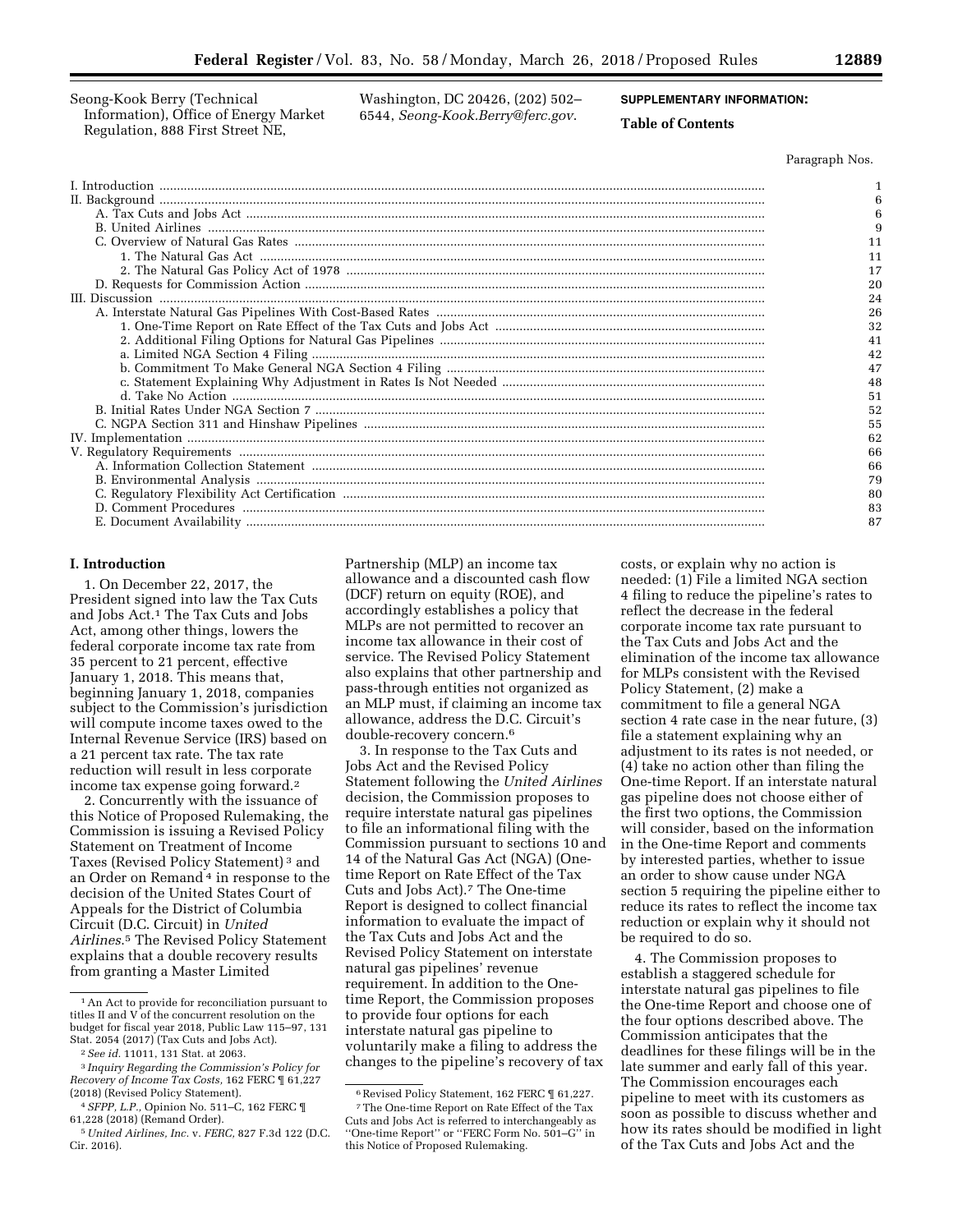Revised Policy Statement, and whether settlement is possible. Interstate natural gas pipelines that file general NGA section 4 rate cases or pre-packaged uncontested rate settlements before the deadline for their One-time Report will be exempted from making the One-time Report.8

5. The Commission proposes to provide separate procedures for intrastate natural gas pipelines performing interstate service pursuant to section 311 of the Natural Gas Policy Act of 1978 (NGPA) and Hinshaw pipelines performing interstate transportation pursuant to a limited jurisdiction certificate under § 284.224 of the Commission's regulations. The Commission proposes to require these pipelines to file a new rate election under § 284.123(b) of the Commission's regulations if their rates for intrastate service are reduced to reflect the Tax Cuts and Jobs Act.

### **II. Background**

#### *A. Tax Cuts and Jobs Act*

6. On December 22, 2017, the President signed the Tax Cuts and Jobs Act. The Tax Cuts and Jobs Act, among other things, lowers the federal corporate income tax rate from 35 percent to 21 percent, effective January 1, 2018. This means that, beginning January 1, 2018, companies subject to the Commission's jurisdiction will compute income taxes owed to the IRS based on a 21 percent tax rate. The tax rate reduction will result in less corporate income tax expense going forward.

7. The tax rate reduction will also result in a reduction in accumulated deferred income taxes (ADIT) on the books of rate-regulated companies. The amount of the reduction to ADIT that was collected from customers but is no longer payable to the IRS is excess ADIT and should be flowed back to ratepayers under general ratemaking principles. The Tax Cuts and Jobs Act does not prevent such flow back, although it does include rules on how quickly companies may reduce their excess ADIT. Specifically, the Tax Cuts and Jobs Act indicates that rate-regulated companies generally should use the average rate assumption method when flowing excess ADIT back to customers.9 Rate-regulated companies must follow this requirement to be considered in compliance with normalization. This means that any flow back of ADIT faster than the requirement imposed by the Tax Cuts and Jobs Act (*e.g.,* a one-time large credit to ratepayers or a flow-back method that is over a relatively short period of time) would constitute a normalization violation and may result in unfavorable tax consequences.10

8. The Tax Cuts and Jobs Act also establishes a 20 percent deduction, with several exceptions, of ''qualified business income'' from certain passthrough businesses (such as a partnership or S corporation) for a taxpayer other than a corporation.11 The deduction reduces taxable income, not adjusted gross income.

### *B. United Airlines*

9. In *United Airlines,* the D.C. Circuit held that the Commission failed to demonstrate that allowing SFPP, L.P. (SFPP), an MLP, to recover both an income tax allowance and the DCF methodology rate of return does not result in a double recovery of investors' tax costs. Accordingly, the D.C. Circuit remanded the underlying rate proceeding to the Commission for further consideration. While the D.C. Circuit's decision directly addressed the rate case filed by SFPP, the *United Airlines* double-recovery analysis referred to partnerships generally. Recognizing the potentially industrywide ramifications, the Commission issued a Notice of Inquiry in Docket No. PL17–1–000, soliciting comments on how to resolve any double recovery resulting from the rate of return policies and the policy permitting an income tax allowance for partnership entities.12

10. Concurrently with the issuance of this Notice of Proposed Rulemaking, the Commission is issuing both (a) an Order on Remand in the SFPP rate case 13 and (b) a Revised Policy Statement in Docket No. PL17–1.14 The Revised Policy Statement explains that a double recovery results from granting an MLP an income tax allowance and a DCF ROE. Accordingly, the Commission will no longer permit MLPs to recover an income tax allowance in their cost of service. The Revised Policy Statement also explains that while all partnerships

14Revised Policy Statement, 162 FERC ¶ 61,227.

seeking to recover an income tax allowance in a cost-of-service rate case will need to address the *United Airlines*  double-recovery concern, the Commission will address the application of *United Airlines* to these non-MLP partnership forms as those issues arise in subsequent proceedings.

## *C. Overview of Natural Gas Rates*

## 1. The Natural Gas Act

11. As required by § 284.10 of the Commission's regulations,15 interstate natural gas pipelines generally have stated rates for their services, which are approved in a rate proceeding under NGA sections 4 or 5 and remain in effect until changed in a subsequent section 4 or 5 proceeding. The stated rates recover all components of the pipeline's cost of service, including the pipeline's federal income taxes, in a single, overall rate.16 When pipelines file under NGA section 4 to change their rates, the Commission requires the pipeline to provide detailed support for all the components of its cost of service, including federal income taxes.17

12. The Commission generally does not permit pipelines to change any single component of their cost of service outside of a general NGA section 4 rate case.18 A primary reason for this policy is that, while one component of the cost of service may have increased, others may have declined. In a general NGA section 4 rate case, all components of the cost of service may be considered and any decreases in an individual component can be offset against increases in other cost components.19 For the same reasons, the Commission reviews all of a pipeline's costs and revenues when it investigates whether a pipeline's existing rates are unjust and unreasonable under NGA section 5.20

17 18 CFR 154.312 and 154.313 (2017). The pipeline must show the computation of its allowance for federal income taxes in Schedule H– 3.

18*See, e.g., Trunkline Gas Co.,* 142 FERC ¶ 61,133, at P 24 n.28 (2013).

20*Natural Gas Pipeline Co. of America LLC,* 158 FERC ¶ 61,044 (2017); *Wyoming Interstate Co., L.L.C.,* 158 FERC ¶ 61,040 (2017); *Tuscarora Gas Transmission Co.,* 154 FERC ¶ 61,030 (2016); *Iroquois Gas Transmission System, L.P.,* 154 FERC ¶ 61,028 (2016); *Empire Pipeline, Inc.,* 154 FERC ¶ 61,029 (2016); *Columbia Gulf Transmission, LLC,* 54 FERC ¶ 61,027 (2016); *Wyoming Interstate Co., L.L.C.,* 141 FERC ¶ 61,117 (2012); *Viking Gas Transmission Co.,* 141 FERC ¶ 61,118 (2012); *Bear Creek Storage Co., L.L.C.,* 137 FERC ¶ 61,134 (2011); *MIGC LLC,* 137 FERC ¶ 61,135 (2011); *ANR Storage Co.,* 137 FERC ¶ 61,136 (2011); *Ozark Gas* 

<sup>8</sup> In addition, interstate pipelines whose rates are being investigated under NGA section 5 need not file the One-time Report.

<sup>9</sup>*See* Tax Cuts and Jobs Act 13001, 131 Stat. at 2096.

<sup>10</sup> *Id.* 13001(b)(6)(A), 131 Stat. at 2100 (''If . . . the taxpayer does not use a normalization method of accounting for the corporate rate reductions provided in the amendments made by this section . . . the taxpayer's tax for the taxable year shall be increased by the amount by which it reduces its excess tax reserve more rapidly than permitted under a normalization method of accounting.'').

<sup>11</sup>*See id.* 11011, 131 Stat. at 2063.

<sup>12</sup> *Inquiry Regarding the Commission's Policy for Recovery of Income Tax Costs,* Notice of Inquiry, 157 FERC ¶ 61,210 (2016).

<sup>13</sup>Remand Order, 162 FERC ¶ 61,228.

<sup>15</sup> 18 CFR 284.10 (2017).

<sup>16</sup>Most pipeline tariffs include tracking mechanisms for the recovery of fuel and lost and unaccounted for gas, but generally pipelines do not separately track any other cost.

<sup>19</sup>*ANR Pipeline Co.,* 110 FERC ¶ 61,069, at P 18 (2005).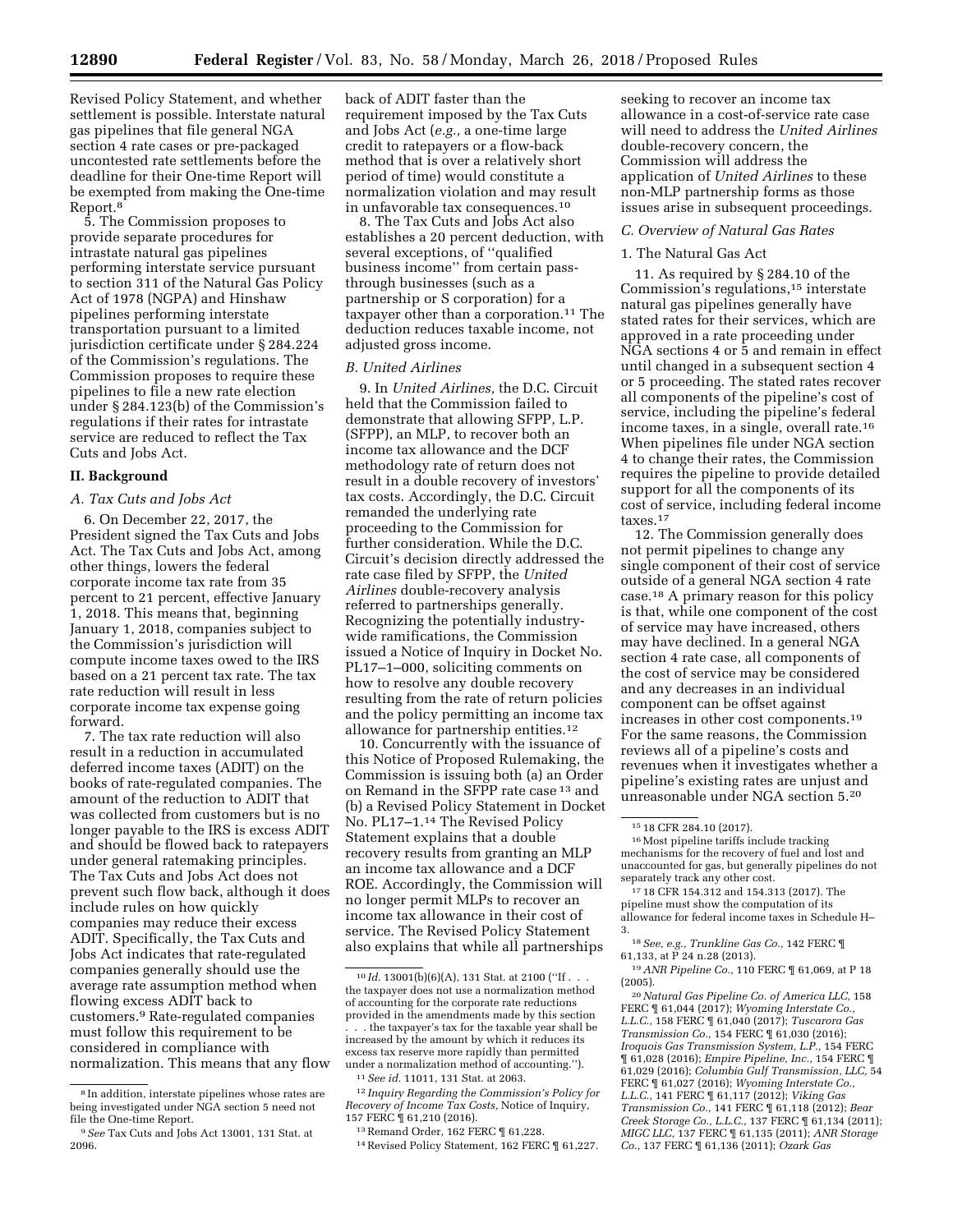13. NGA sections 4 and 5 proceedings are routinely resolved through a settlement agreement between the pipeline and its customers. Most of the agreements are ''black box'' settlements that do not provide detailed cost-ofservice information. In addition, in lieu of submitting a general NGA section 4 rate case, a pipeline may submit a prepackaged settlement to the Commission. When pipelines file pre-packaged settlements, they generally do not include any cost and revenue data in the filing. The Commission will approve an uncontested settlement offer upon finding that ''the settlement appears to be fair and reasonable and in the public interest.'' 21 Many settlements include moratorium provisions that limit the ability of the pipeline to file to revise its rates, or for the shippers to file a section 5 complaint, for a particular time period. In addition, many settlements include ''come-back provisions,'' which require a pipeline to file a NGA section 4 filing no later than a particular date.

14. The Commission has granted most interstate natural gas pipelines authority to negotiate rates with individual customers.22 Such rates are not bound by the maximum and minimum recourse rates in the pipeline's tariff.23 In order to be granted negotiated rate authority, a pipeline must have a costbased recourse rate on file with the Commission, so a customer always has the option of entering into a contract at the cost-based recourse rate rather than a negotiated rate if it chooses. The pipeline must file each negotiated rate agreement with the Commission. In addition, pipelines are also permitted to selectively discount their rates and the Commission approves the maximum recourse rate. While negotiated rates may be above the maximum recourse rate, discount rates must remain below the maximum rate. The maximum recourse rate is the ceiling rate for all long-term capacity releases, including capacity releases to replacement shippers by firm customers with negotiated rates.

15. Changes to a pipeline's recourse rates occurring under NGA sections 4

and 5 do not affect a customer's negotiated rate, because that rate is negotiated as an alternative to the customer taking service under the recourse rate. However, a shipper receiving a discounted rate may experience a reduction as a result of the outcome of a rate proceeding if the recourse rate is reduced below the discounted rate. The prevalence of negotiated and discount rates varies among pipelines, depending upon the competitive situation.

16. The Commission also grants interstate natural gas pipelines marketbased rate authority when the pipeline can show it lacks market power for the specific services or when the applicant or the Commission can mitigate the market power with specific conditions.24 A pipeline that has been granted market-based rate authority will have an approved tariff on file with the Commission but will not have a Commission approved rate. Rather, all rates for services are negotiated by the pipeline and its customers. Currently, 29 interstate natural gas pipelines have market-based rate authority for storage and interruptible hub services (such as wheeling and park and loan services), and one pipeline (Rendezvous Pipeline Company, LLC) has market-based rate authority for transportation services.

# 2. The Natural Gas Policy Act of 1978

17. NGPA section 311 authorizes the Commission to allow intrastate pipelines to transport natural gas ''on behalf of'' interstate pipelines or local distribution companies served by interstate pipelines.25 NGPA section 311(a)(2)(B) provides that the rates for interstate transportation provided by intrastate pipelines shall be ''fair and equitable and may not exceed an amount which is reasonably comparable to the rates and charges which interstate pipelines would be permitted to charge for providing similar transportation service.'' 26 In addition, NGPA section 311(c) provides that any authorization by the Commission for an intrastate pipeline to provide interstate service ''shall be under such terms and conditions as the Commission may prescribe.'' 27 Section 284.224 of the Commission's regulations provides for

27 15 U.S.C. 3371(c)(2012).

the issuance of blanket certificates under section 7 of the NGA to Hinshaw pipelines 28 to provide open access transportation service ''to the same extent that and in the same manner'' as intrastate pipelines are authorized to perform such service.29 The Commission regulates the rates for interstate service provided by Hinshaw pipelines under NGA sections 4 and 5.

18. Section 284.123 of the Commission's regulations provides procedures for section 311 and Hinshaw pipelines to establish fair and equitable rates for their interstate services.30 Section 284.123(b) allows intrastate pipelines an election of two different methodologies upon which to base their rates for interstate services.31 First, § 284.123(b)(1) permits an intrastate pipeline to elect to base its rates on the methodology or rate(s) approved by a state regulatory agency included in an effective firm rate for city-gate service. Second, § 284.123(b)(2) provides that the pipeline may petition for approval of rates and charges using its own data to show its proposed rates are fair and equitable. The Commission has established a policy of reviewing the rates of section 311 and Hinshaw pipelines every five years.32 Section 311 pipelines not using state-approved rates must file a new rate case every five years, and Hinshaw pipelines must file a cost and revenue study every five years. Intrastate pipelines using stateapproved rates that have not changed since the previous five-year filing are only required to make a filing certifying that those rates continue to meet the requirements of § 284.123(b)(1) on the same basis on which they were approved. Conversely, if the stateapproved rate used for the election is changed at any time, the section 311 or Hinshaw pipeline must file a new rate election pursuant to § 284.123(b) for its interstate rates no later than 30 days after the changed rate becomes effective.

19. An intrastate pipeline may file to request authorization to charge market-

- 29*See* 18 CFR 284.224 (2017).
- 30 18 CFR 284.123 (2017).
- 31 18 CFR 284.123(b) (2017).

32*Contract Reporting Requirements of Intrastate Natural Gas Companies,* Order No. 735, FERC Stats. & Regs. ¶ 31,310, at P 92, *order on reh'g,* Order No. 735–A, FERC Stats. & Regs. ¶ 31,318 (2010); *see also Hattiesburg Industrial Gas Sales, L.L.C.,* 134 FERC ¶ 61,236 (2011) (imposing a five-year rate review requirement on Hattiesburg Industrial Gas Sales, L.L.C.).

*Transmission, L.L.C.,* 133 FERC ¶ 61,158 (2010); *Kinder Morgan Interstate Gas Transmission LLC,*  133 FERC ¶ 61,157 (2010); *Northern Natural Gas Co.,* 129 FERC ¶ 61,159 (2009); *Great Lakes Gas Transmission Ltd. P'ship,* 129 FERC ¶ 61,160 (2009); *Natural Gas Pipeline Co. of America LLC,* 

<sup>&</sup>lt;sup>21</sup> 18 CFR 385.602(g)(3).<br><sup>22</sup> See Natural Gas Pipeline Negotiated Rate *Policies and Practices; Modification of Negotiated Rate Policy,* 104 FERC ¶ 61,134 (2003), *order on reh'g and clarification,* 114 FERC ¶ 61,042, *dismissing reh'g and denying clarification,* 114

FERC ¶ 61,304 (2006). 23*Northern Natural Gas Co.,* 105 FERC ¶ 61,299, at PP 15–16 (2003).

<sup>24</sup>*Alternatives to Traditional Cost of Service Ratemaking for Natural Gas Pipelines and Regulation of Negotiated Transportation Services of Natural Gas Pipelines,* 74 FERC ¶ 61,076 (1996) (Negotiated Rate Policy Statement); *see also Rate Regulation of Certain Natural Gas Storage Facilities,* Order No. 678, FERC Stats. & Regs. ¶ 31,220 (2006), *reh'g denied,* Order No. 678–A, 117 FERC ¶ 61,190 (2006).

<sup>25</sup> 15 U.S.C. 3371 (2012).

<sup>26</sup> 15 U.S.C. 3371(a)(2)(B) (2012).

<sup>28</sup>Section 1(c) of the NGA, 15 U.S.C. 717(c), exempts from the Commission's NGA jurisdiction those pipelines which transport gas in interstate commerce if: (1) They receive natural gas at or within the boundary of a state, (2) all the gas is consumed within that state, and (3) the pipeline is regulated by a state Commission. This is known as the Hinshaw exemption.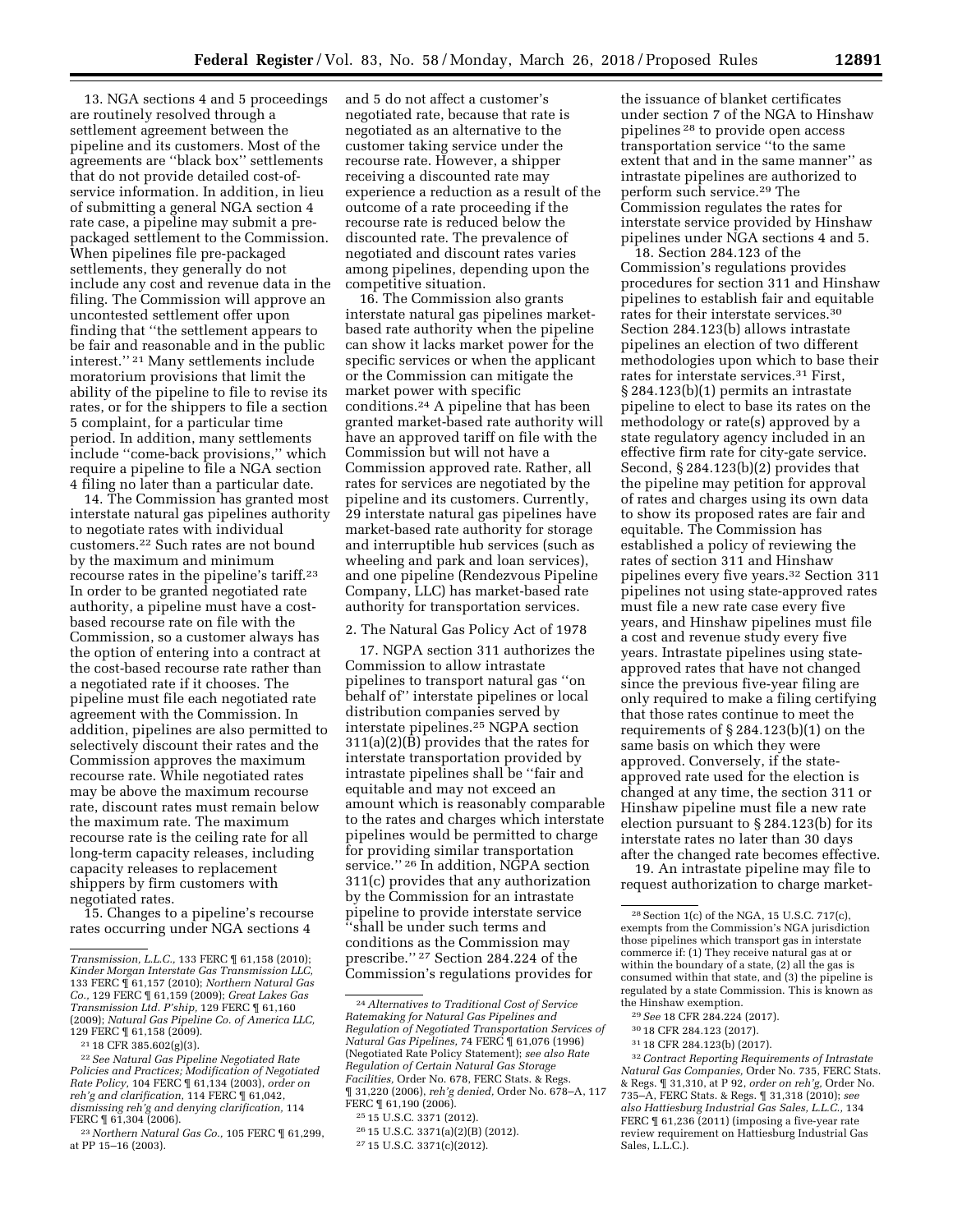based rates under subpart M of part 284 of the Commission's regulations. The same requirements for showing a lack of market power apply to intrastate pipelines as for interstate pipelines. The Commission has granted market-based rate authority for storage and hub services to 19 of the 112 intrastate pipelines with subpart C of part 284 tariffs.

## *D. Requests for Commission Action*

20. Several entities 33 have sent letters to the Commission requesting that the Commission act to ensure that the economic benefits related to the reduction in the federal corporate income tax rate are passed through to customers. These entities request, among other things, that the Commission institute investigations into the justness and reasonableness of all applicable rates recovered by public utilities and/or pipelines subject to the Commission's jurisdiction with respect to the revenue requirement for federal corporate income taxes and explore ways to implement voluntary rate reductions or refunds. In response to several of these letters, the Interstate Natural Gas Association of America sent a letter to Chairman McIntyre arguing that suggestions for a generic order compelling pipelines to adjust an individual component of their respective recourse rates will, in many cases, not yield a just and reasonable result because of the Commission's policy preference for complete rate reviews, the limits the *Mobile-Sierra*  doctrine places on the Commission's ability to reopen rates resulting from freely negotiated agreements, the existence of negotiated ''black-box'' settlements that do not specify a particular tax allowance, and the Internal Revenue Code's normalization rules that a pipeline would violate if excess ADIT was returned to ratepayers more rapidly than allowed by the required amortization methods.34

21. In addition, on January 31, 2018 in Docket No. RP18–415–000, several trade associations and companies

representing a coalition of the natural gas industry that are dependent upon services provided by interstate natural gas pipeline and storage companies (Petitioners) 35 filed a petition requesting that the Commission take immediate action under sections 5(a), 10(a), and 14(a) and (c) of the NGA to initiate show cause proceedings against all interstate natural gas pipeline and storage companies (unless barred by a settlement moratorium) and require each company to submit a cost and revenue study to demonstrate that their existing jurisdictional rates continue to be just and reasonable following the passage of the Tax Cuts and Jobs Act. Several parties filed comments in support of the petition. Petitioners argue that the following companies should be excluded from the show cause proceedings: (1) Section 311 pipelines (which Petitioners argue are otherwise required to file updated rate justifications on an ongoing basis), and (2) natural gas pipeline and storage companies that are obligated to file a NGA section 4 rate case in 2018.36

22. Petitioners argue that the Commission should require an immediate rate reduction, based upon the Commission's calculations, if a filed cost and revenue study demonstrates that the revenues from services offered on the interstate natural gas pipeline or storage company's system exceed the costs following the adjustments to account for changes to the tax laws implemented under the Tax Cuts and Jobs Act. Petitioners contend that, if a pipeline or storage company believes that it has a Commission-approved settlement that would exempt it from such a rate analysis (*e.g.,* NGA section 5 rate moratorium), the Commission should require such company to provide evidence to that effect. Petitioners argue that if the Commission determines that a settlement prohibits a rate change during the term of the settlement, then the show cause order would be applicable to the company at the termination of any applicable NGA section 5 rate moratorium provisions of the settlement. Petitioners also argue that if a pipeline or storage company believes that any of its contracts are

exempt from Commission-ordered rate adjustments (*e.g.,* discounted or negotiated rate contracts), the Commission should require such company to identify those contracts and provide evidence to that effect, and permit shipper counterparties the opportunity to contest such a claim.37

23. Several parties filed answers in opposition to the petition.38 These parties argue that the petition asks the Commission to circumvent the statutory requirements of section 5 of the NGA by unlawfully shifting the burden of proof regarding the justness and reasonableness of pipeline rates and denying pipelines their right to an evidentiary hearing.<sup>39</sup> They contend that NGA section 5 and Commission precedent does not generally allow for piecemeal review of a single component of a filed rate considering that a fundamental tenet of ratemaking is that the end result, not any individual component, is what determines whether rates are just and reasonable.40 They also argue that, given the unique and different circumstances across all pipeline rates including the presence of discounted and negotiated rates, ''black box'' settlements, and moratoria and rate case come-back provisions, a onesize-fits-all approach to modify rates for every pipeline is not appropriate.41

## **III. Discussion**

24. The Tax Cuts and Jobs Act, together with the Revised Policy Statement, reduce certain costs eligible for recovery in the rates of every natural gas pipeline subject to the Commission's jurisdiction. The Tax Cuts and Jobs Act reduces the federal income tax rate of all pipelines organized as corporations. The Revised Policy Statement establishes a policy that all pipelines organized as MLPs should eliminate any income tax

40 Interstate Natural Gas Association of America, Answer, Docket No. RP18–415–000, at 9–10 (filed Feb. 12, 2018); TransCanada Corporation, Answer, Docket No. RP18–415–000, at 9–10 (filed Feb. 12, 2018); Kinder Morgan Entities, Answer, Docket No. RP18–415–000, at 7–11 (filed Feb. 12, 2018).

41 Interstate Natural Gas Association of America, Answer, Docket No. RP18–415–000, at 11–18 (filed Feb. 12, 2018); TransCanada Corporation, Answer, Docket No. RP18–415–000, at 2–3, 11–12 (filed Feb. 12, 2018); Boardwalk Pipeline Partners, LP,

Answer, Docket No. RP18–415–000, at 1–8 (filed Feb. 12, 2018); Kinder Morgan Entities, Answer, Docket No. RP18–415–000, at 3–7 (filed Feb. 12, 2018).

<sup>33</sup>These entities include State Advocates (States, state agencies, and state consumer advocates), Organization of PJM States, Inc., Organization of MISO States, American Public Gas Association, Process Gas Consumers Group, Natural Gas Supply Association, Natural Gas Indicated Shippers, Liquids Shippers Group, Oklahoma Attorney General, Gordon Gooch (*pro se* consumer), Advanced Energy Buyers Group, National Association of State Energy Officials, The R-Street Institute, Office of the Ohio Consumers' Counsel, and the Governor of Delaware.

<sup>34</sup>Letter to Chairman McIntyre by the Interstate Natural Gas Association of America in response to letters by the American Public Gas Association, FERC eLibrary Accession No. 20180130–4005 (filed Jan. 30, 2018).

<sup>35</sup>Petitioners include the following trade associations: American Forest and Paper Association, American Public Gas Association, Independent Petroleum Association of America, Natural Gas Supply Association, and Process Gas Consumers Group. Petitioners also include the following companies: Aera Energy LLC, Anadarko Energy Services Company, Chevron U.S.A. Inc., ConocoPhillips Company, Hess Corporation, Petrohawk Energy Corporation, WPX Energy Marketing, LLC, and XTO Energy Inc.

<sup>36</sup>Petitioners, Filing, Docket No. RP18–415–000, at 3–4 (filed Jan. 31, 2018).

<sup>37</sup> *Id.* at 5–6, 12–19.

<sup>38</sup>Parties in opposition to the petition include: Interstate Natural Gas Association of America, TransCanada Corporation, Boardwalk Pipeline Partners, LP, and Kinder Morgan Entities.

<sup>39</sup> Interstate Natural Gas Association of America, Answer, Docket No. RP18–415–000, at 4–6 (filed Feb. 12, 2018); TransCanada Corporation, Answer, Docket No. RP18–415–000, at 4–9 (filed Feb. 12, 2018).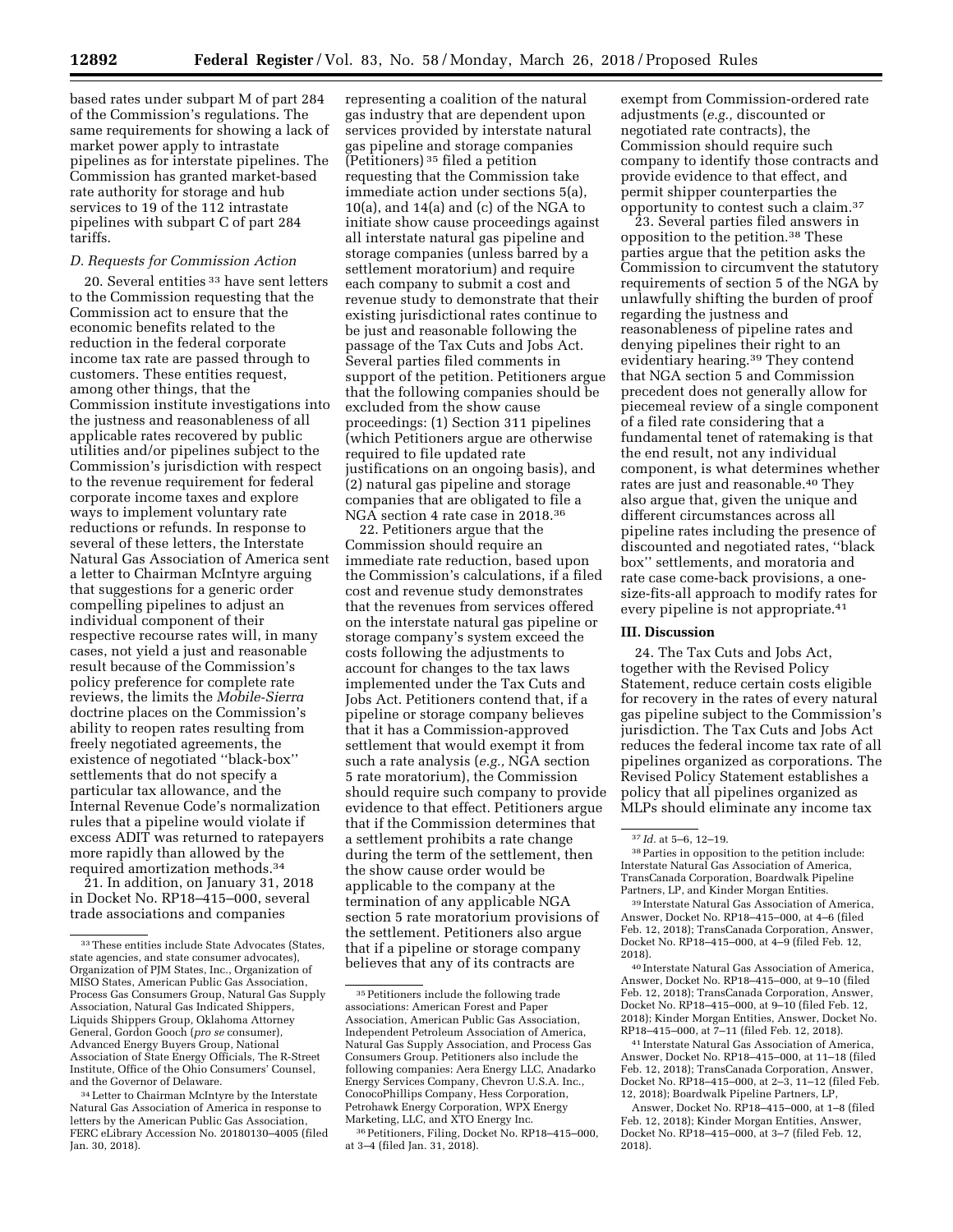allowance from their rates.42 The Commission believes that interstate natural gas pipelines and intrastate natural gas pipelines providing interstate service should flow through the benefits of the corporate income tax reduction and elimination of MLP income tax allowances to consumers to the extent that their rates would otherwise over-recover their costs of service. Therefore, the Commission is initiating this rulemaking proceeding to consider the most efficient and expeditious method of accomplishing this goal consistent with the requirements of the NGA and the NGPA. Specifically, the Commission proposes to revise its regulations to (1) require interstate natural gas pipelines to file a One-time Report concerning the effects of these tax changes, (2) permit interstate natural gas pipelines to voluntarily submit a limited NGA section 4 filing to reflect the decrease in the federal corporate income tax rate pursuant to the Tax Cuts and Jobs Act and the elimination of the income tax allowance for MLPs consistent with the Revised Policy Statement,43 and (3) require NGPA section 311 and Hinshaw pipelines to modify their rates for interstate service if they modify their rates for intrastate service to reflect the tax changes. These proposals are intended to encourage natural gas pipelines to voluntarily reduce their rates to the extent the tax changes result in their over-recovering their cost of service, while also providing the Commission and stakeholders information necessary to take targeted actions under NGA section 5 where necessary to achieve just and reasonable rates.

25. The Commission addresses interstate natural gas pipelines under the NGA and NGPA section 311 and Hinshaw pipelines separately below.

# *A. Interstate Natural Gas Pipelines With Cost-Based Rates*

26. The Commission proposes to require interstate natural gas pipelines to file, pursuant to sections 10 and 14(a) of the NGA, a One-time Report on Rate Effect of the Tax Cuts and Jobs Act, to be known as FERC Form No. 501–G,44 that includes an abbreviated cost and revenue study estimating (1) the percentage reduction in the pipeline's cost of service resulting from the Tax Cuts and Jobs Act and the Revised Policy Statement, and (2) the pipeline's current ROEs before and after the reduction in corporate income taxes and the elimination of income tax allowances for MLPs. As described in more detail below, the FERC Form No. 501–G is designed to collect financial information to evaluate the impact of the Tax Cuts and Jobs Act and the Revised Policy Statement on the pipeline's cost of service, and to inform stakeholders and the Commission regarding the continued justness and reasonableness of the pipeline's rates after the income tax reduction and elimination of MLP income tax allowances. Interstate natural gas pipelines that file general NGA section 4 rate cases or pre-packaged uncontested rate settlements before the deadline for their One-time Report will be exempted from making the One-time Report.45

27. In addition to the mandatory Onetime Report, the Commission also proposes several options for interstate natural gas pipelines to voluntarily make a filing to address the effect of the Tax Cuts and Jobs Act and the Revised Policy Statement. The Commission proposes to allow an interstate natural gas pipeline to make a limited NGA section 4 filing to reduce its rates by the percentage reduction in its cost of service resulting from the Tax Cuts and Jobs Act and the Revised Policy Statement, as calculated in the FERC Form No. 501–G. This would allow the pipeline to quickly pass on to ratepayers the benefit of the reduction in the corporate income tax rate or the elimination of the MLP income tax allowance, without the need for a full examination of all its costs and revenues. Alternatively, as described below, an interstate pipeline may commit to file either a prepackaged uncontested settlement or, if that is not

possible, a general NGA section 4 rate case if the pipeline believes that using the limited NGA section 4 option will not result in a just and reasonable rate. If the pipeline commits to do this by December 31, 2018, the Commission will not initiate an NGA section 5 investigation of its rates prior to that date.

28. The Commission also recognizes that there may be reasons why some pipelines need not change their rates at this time and therefore proposes an interstate pipeline may choose to file a statement explaining why an adjustment to its rates is not needed. For example, a pipeline may argue that it is currently under-recovering its overall cost of service, such that the reduction in its tax costs or elimination of an MLP income tax allowance will not lead to excessive recovery. If that is true, no reduction in the pipeline's existing stated rates would be justified under NGA section 5.46 The proposed FERC Form No. 501–G will provide information as to whether an interstate pipeline may be under recovering its cost of service. Other pipelines may have settlements providing for moratoria on rate changes until some future date or requiring them to file new NGA section 4 rate cases in the near future.

29. Lastly, a pipeline may file its FERC Form No. 501–G without taking any other action. The Commission will assign each pipeline's filing of the FERC Form No. 501–G an RP docket number and notice the filing providing for interventions and protests. Based on the information in that form, together with any statement filed with the form and comments by intervenors, the Commission will consider whether to initiate an investigation under NGA section 5 of those pipelines that have not filed a limited NGA section 4 rate reduction filing or committed to file a general NGA section 4 rate case.

30. The Commission proposes to require only interstate natural gas pipelines that have cost-based rates for

<sup>42</sup>Revised Policy Statement, 162 FERC ¶ 61,227. 43 In addition, consistent with the Revised Policy Statement, partnerships or other pass-through entities that have not adopted the MLP business form must address the double-recovery concern raised by *United Airlines.* To the extent any of these partnerships or pass-through entities argue that they should continue to recover an income tax allowance, then the entity's revised tax rate should reflect any relevant tax reductions resulting from the Tax Cuts and Jobs Act. The Commission will review this information in light of its post-*United Airlines* policy changes, including any subsequent orders affecting the income tax policy for other non-MLP partnership or pass-through business forms. *See* Revised Policy Statement, 162 FERC ¶ 61,227 at P 3 (''While all partnerships seeking to recover an income tax allowance will need to address the double-recovery concern, the Commission will address the application of *United Airlines* to non-MLP partnership or other pass-through business forms as those issues arise in subsequent proceedings.'').

<sup>44</sup>Proposed FERC Form No. 501–G will not be published in the **Federal Register** or the Code of Federal Regulations, but is available in the Commission's eLibrary website under Docket No. RM18–11–000.

<sup>45</sup> In addition, interstate pipelines whose rates are being investigated under NGA section 5 need not file the One-time Report.

<sup>46</sup>When an interstate pipeline proposes to increase its rates pursuant to NGA section 4, the Commission may issue an order reducing one component of the proposed increased cost of service, so as to reduce the proposed rate increase, before resolving other issues. *FPC* v. *Tennessee Gas Transmission Co.,* 371 U.S. 145, 149–156 (1962). However, in order to reduce a pipeline's existing stated rates below their current level under NGA section 5, the Commission must consider all the pipeline's costs and revenues related to that rate. *See FPC* v. *Natural Gas Pipeline Co.,* 315 U.S. 574 (1942) (finding that, when acting under NGA section 5, the Commission may adjust the pipeline's ''*general revenue level* to the demands of a fair return'' before adjusting specific rate schedules to eliminate discriminations and unfairness from its details) (emphasis added).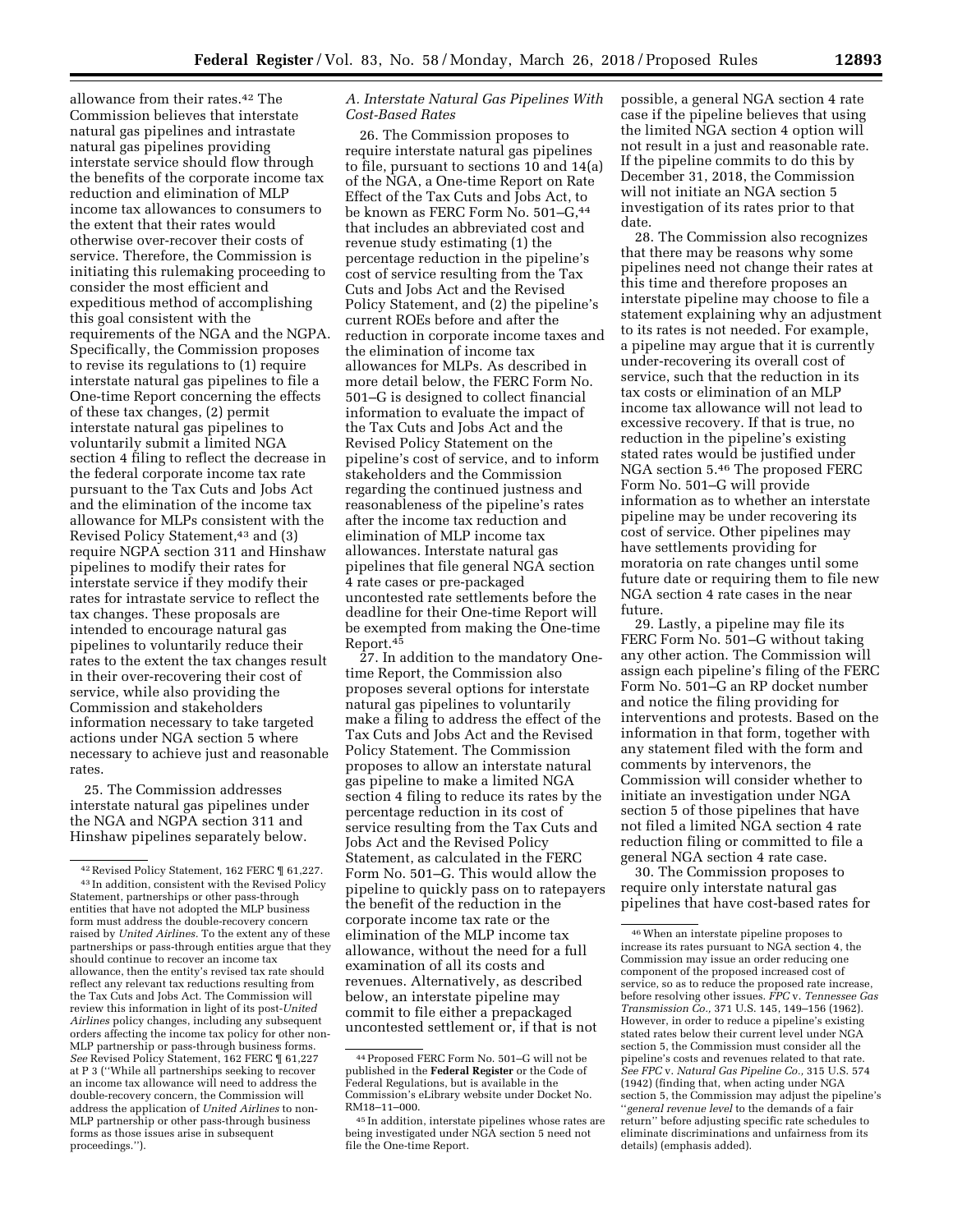service under any rate schedule filed pursuant to part 154 of the Commission's regulations to comply with this proposed rule. Therefore, pipelines with market-based rates would not be subject to this proposed rule.

31. The Commission does not propose to take any action regarding the effect of the Tax Cuts and Jobs Act on ADIT in this Notice of Proposed Rulemaking. In a concurrent Notice of Inquiry,<sup>47</sup> the Commission is seeking comment regarding this issue.

1. One-Time Report on Rate Effect of the Tax Cuts and Jobs Act

32. The Commission proposes to exercise its authority under NGA sections 10(a) and  $14(a)$ <sup>48</sup> to require all interstate natural gas pipelines that file a 2017 FERC Form Nos. 2 or 2A to submit an abbreviated cost and revenue study in a format similar to the cost and revenue studies the Commission has attached to its orders initiating NGA section 5 rate investigations in recent years.49 Using the data in the pipelines' 2017 FERC Form Nos. 2 and 2A, these studies will estimate (1) the percentage reduction in the pipeline's cost of service resulting from the Tax Cuts and Jobs Act and the Revised Policy Statement, and (2) the pipeline's current ROEs before and after the reduction in corporate income taxes and the elimination of income tax allowances for MLPs.50 FERC Form No. 501–G is an Excel spreadsheet with formulas that, when the respondents populate the form, will calculate an indicated percentage rate reduction reflecting only the corporate income tax rate reduction provided by the Tax Cuts and Jobs Act and the elimination of the MLP tax allowance by the Revised Policy Statement. The form will also calculate the pipeline's estimated actual return on equity both before and after the tax change and implementation of the

49See orders cited in footnote 20. Interstate natural gas pipelines whose rates are being examined in a general NGA section 4 rate case or an NGA section 5 investigation need not file the One-time Report. In addition, pipelines that file a pre-packaged uncontested rate settlement before the deadline for their One-time Report will be exempted from making the One-time Report.

50An MLP is a publicly traded partnership under the Internal Revenue Code that receives at least 90 percent of its income from certain qualifying sources, including gas and oil transportation. *See* 26 U.S.C. 7704; *Inquiry Regarding the Commission's Policy for Recovery of Income Tax Costs,* Notice of Inquiry, 157 FERC ¶ 61,210 at PP 4–7.

Revised Policy Statement. The Commission and the parties may use this information in considering whether to initiate NGA section 5 rate investigations of pipelines which do not opt to file a limited section 4 to reduce their rates or commit to make a general section 4 filing by December 31, 2018, and the order in which to initiate any such investigations so as to make the most efficient use of the Commission's and interested parties' resources to provide consumer benefits.

33. Most of the required data is to be taken directly from the respondent's 2017 FERC Form Nos. 2 or Form 2–A 51 without modification. The cost and revenue study incorporates all the major cost components of a jurisdictional cost of service, including: Administrative and General, Operation and Maintenance, other taxes, depreciation expense, and the return related components of ROE, interest expenses and income taxes.

34. A cost and revenue study requires an indicative ROE. In the proposed form, the Commission uses, consistent with Commission practice, the last litigated ROE applicable to situations involving existing plant.52 The last litigated ROE was in *El Paso Natural Gas Company,* wherein the Commission adopted an ROE of 10.55 percent.53

35. In approving the capital structure to be used for ratemaking purposes, the Commission uses an operating company's actual capital structure if the operating company (1) issues its own debt without guarantees, (2) has its own bond rating, and (3) has a capital structure within the range of capital structures approved by the Commission.54 If the operating company meets these requirements, then the Commission will find that the operating company has demonstrated a separation of financial risks between the operating and parent company. Where these requirements are not met, the Commission will use the consolidated capital structure of the parent company

53*El Paso Natural Gas Co.,* Opinion No. 528, 145 FERC ¶ 61,040, at P 642 (2013), *reh'g denied,*  Opinion No. 528–A, 154 FERC ¶ 61,120 (2016).

54*Transcontinental Gas Pipe Line Corp.,* Opinion No. 414–A, 84 FERC ¶ 61,084, at 61,413–61,415, *reh'g denied,* Opinion No. 414–B, 85 FERC ¶ 61,323 (1998), *petition for review denied sub nom. N.C. Utils. Comm'n* v. *FERC,* D.C. Cir. Case No. 99–1037 (Feb. 7, 2000) (per curiam).

or a proxy capital structure in order to set the overall rate of return for the operating utility company.55 The proposed form requests the respondent's FERC Form Nos. 2 or 2-A equity related balance sheet items. However, if that data does not satisfy the three-part test of Opinion No. 414, *et al.,* the form provides alternative data entries to reflect parent or hypothetical capital structures consistent with Opinion No. 414, *et al.* If the respondent uses the consolidated capital structure of the parent company, it should provide the capital structure as shown on the parent company's U.S. Securities and Exchange Commission's Form 10–K for 2017.

36. Income tax expenses for passthrough entities are not captured by FERC Form Nos. 2 and 2–A. Income tax expenses for such entities are based upon the individual unit holder's income tax levels. The form requires pass-through entities to provide the weighting and marginal tax rates for each unit holder class ending calendar year 2017. Prospectively for passthrough entities, FERC Form No. 501–G assumes a federal and state income tax expense of zero. As the Commission states in the Revised Policy Statement, all partnerships seeking to recover an income tax allowance will need to address the double-recovery concern.56 If a partnership not organized as an MLP believes that a federal or state income tax expense is permissible notwithstanding *United Airlines,*  proposed § 154.404(a)(3) provides that it may submit that statement with supporting documentation to justify why it should continue to receive an income tax allowance and to reduce its maximum rates to reflect the decrease in the federal income tax rates 57 applicable to partners pursuant to the Tax Cuts and Jobs Act. The Commission will review this information in light of its post-*United Airlines* policy changes, including any subsequent orders affecting the income tax policy for other non-MLP partnership or pass-through business forms.

37. Page 1, Line 33, of FERC Form No. 501–G contains the percentage reduction of each pipeline's cost of service attributable solely to the revised income tax allowance. This percentage reflects the amount a pipeline may choose to use to reduce its reservation rates and any one-part rates which include a fixed cost recovery should it

<sup>47</sup> *Inquiry Regarding the Effect of the Tax Cuts and Jobs Act on Commission-Jurisdictional Rates,*  162 FERC ¶ 61,223 (2018).

<sup>48</sup>*See Tuscarora Gas Transmission Co.,* 154 FERC ¶ 61,273, at PP 4–14 (2016), requiring a pipeline to submit a more detailed cost and revenue study than that which the Commission is proposing here.

<sup>51</sup>FERC Form 2s (*Annual report for Major natural gas companies*) and 2–As (*Annual report for Nonmajor natural gas companies*) for calendar year 2017 are due April 18, 2018. 18 CFR 260.1(b)(2) &  $260.2(b)(2)$ .

<sup>52</sup>*See, e.g., High Point Gas Transmission, LLC,*  139 FERC ¶ 61,237, at P 154 (2012); *Alliance Pipeline L.P.*, 140 FERC  $\parallel$  61, 212, at P 20 (2012); *Northern Natural Gas Co.,* 119 FERC ¶ 61,035, at P 37 (2007).

<sup>55</sup> *Id.* 

<sup>56</sup>*See* Revised Policy Statement, 162 FERC ¶ 61,227 at P 3.

<sup>57</sup> If a pass-through entity that is not an MLP claims an income tax allowance, it must reflect the corporate rate reduction and any other relevant tax reductions in the Tax Cuts and Jobs Act.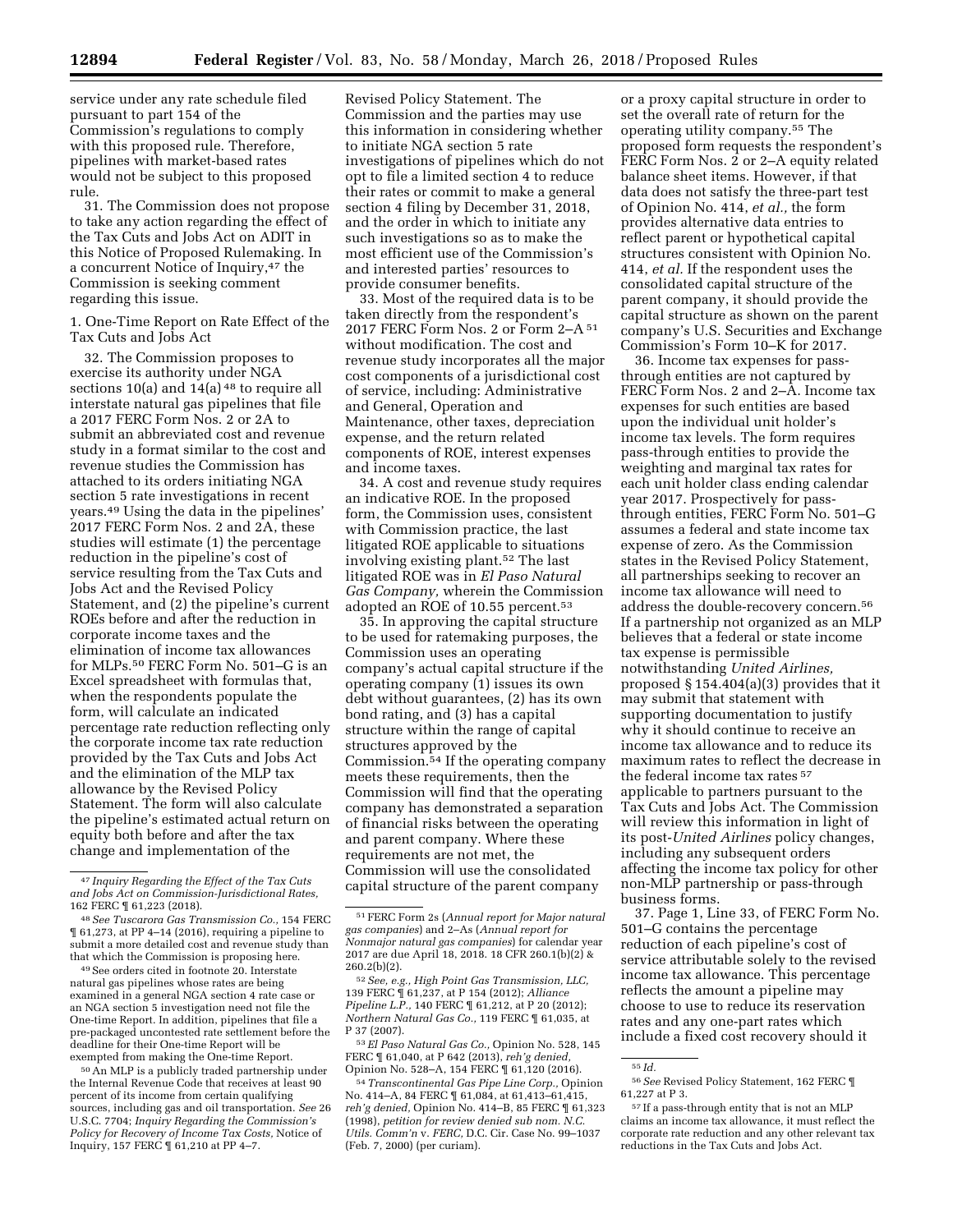choose to file a limited NGA section 4 filing as described below.

38. The next part of the report estimates the actual rate of return on equity earned by the pipeline for its non-gas revenues during calendar year 2017. Page 3 of the report requires the pipeline to report its revenues from which the cost of service items, as detailed on Page 1, are subtracted. The report depicts the pipeline's estimated actual return on equity both before and after the tax change and implementation of the Revised Policy Statement. The information will be used to guide the Commission, other stakeholders, and potentially the pipelines in determining additional steps.

39. Pipelines may believe that certain 2017 FERC Form Nos. 2 or 2A cost or revenue data require adjustments to properly reflect their situation. Respondents should not make adjustments to the data transferred from FERC Form Nos. 2 or 2–A and 10–K and reported on the FERC Form No. 501–G. Instead, respondents may make adjustments to individual line items in additional work sheets. If a respondent proposes any adjustments, it must fully explain and support the adjustment in a separate document. All adjustments should be shown in a manner similar to that required for adjustments to base period numbers provided in statements and schedules required by §§ 154.312 and 154.313 of the Commission's regulations.58

40. When respondents file their FERC Form No. 501–G, the form should be in spreadsheet format with all the formulas unchanged from those provided in the posted form. The Commission proposes to post the FERC Form No. 501–G on its website. In addition, the Commission has prepared an *Implementation Guide for One-time Report on Rate Effect of the Tax Cuts and Jobs Act* (*Implementation Guide*) that provides additional guidance to parties as to the expected data entries. The *Implementation Guide*  also contains the proposed staggered compliance dates and the list of companies for each of the four compliance periods. Drafts of the FERC Form No. 501–G and *Implementation Guide* are attached to this NOPR for review and comment as separate files. The attachments to the NOPR will be available in the Commission's eLibrary

under Docket No. RM18–11–000 but not published in the **Federal Register** or Code of Federal Regulations.

2. Additional Filing Options for Natural Gas Pipelines

41. The Commission proposes that, upon filing of the FERC Form No. 501– G, interstate natural gas pipelines will have four options. The first two options—filing a limited NGA section 4 rate filing or a general section 4 rate case—allow the pipelines to voluntarily make a filing to address the effects of the Tax Cuts and Jobs Act and the Revised Policy Statement. Under the third option, pipelines may file an explanation why no rate change is necessary. Finally, pipelines may simply file the FERC Form No. 501–G described above, without taking any other action at this time. The One-time Report should help inform the pipeline's choice of the four options, as well as assist the Commission in determining what NGA section 5 investigations it should initiate in order to assure that the cost reduction benefits of the Tax Cuts and Jobs Act and the Revised Policy Statement are passed through to consumers.

# a. Limited NGA Section 4 Filing

42. Under this option, an interstate natural gas pipeline would file the proposed FERC Form No. 501–G and simultaneously make a separate limited NGA section 4 filing, pursuant to proposed section 154.404, to reduce its reservation charges and any one-part rates that include fixed costs 59 by the percentage reduction in its cost of service calculated in the FERC Form No. 501–G 60 resulting from the reduced corporate income tax rates provided by the Tax Cuts and Jobs Act and the elimination of MLP tax allowances by the Revised Policy Statement. In other words, the Commission proposes to allow interstate pipelines to reduce their rates to reflect the reduced income tax rates and elimination of the MLP income tax allowance on a single-issue basis, without consideration of any other cost or revenue changes. Interested parties may protest the limited NGA section 4 filing, but the Commission will only consider arguments relating to matters within the scope of the proceeding. Thus, interested parties could raise issues as to whether the interstate pipeline is eligible to make the limited NGA

section 4 filing, $61$  whether the percentage reduction has been properly applied to the pipeline's rates, and whether the correct information was used in calculating the percentage reduction. However, the Commission will consider any other issues raised as being outside the scope of the proceeding and will dismiss it without prejudice. If shippers or other interested parties believe further adjustments to the rate are warranted, they may file an NGA section 5 complaint with the Commission.

43. The Commission believes that FERC Form No. 501–G's comparison of (1) the pipeline's existing cost of service as reported in its FERC Form Nos. 2 or 2–A for 2017 to (2) a revised cost of service using the new income tax rates, or eliminating the income tax allowance of an MLP, is the most reasonable method to estimate the rate reduction to be implemented in a limited NGA section 4 filing. The Commission recognizes that, after the Tax Reform Act of 1986, the Commission established a procedure for public utilities to reduce their rates based on a formula using cost data provided by the public utility in its most recent FPA section 205 rate filing.<sup>62</sup> However, this methodology does not appear workable for many interstate natural gas pipelines. In recent years, many interstate pipelines have filed ''prepackaged'' uncontested settlements pursuant to § 385.207(a)(5) of the Commission's regulations,63 without submitting the cost and revenue data required to be filed with a general NGA section 4 rate case by §§ 154.312 or 154.313 of the Commission's regulations.64 In addition, a number of pipelines have not filed rate cases in many years, with the result that the cost and revenue data underlying their existing rates is stale and may not reflect all their current services or system expansions.

44. The Commission recognizes that it generally does not permit pipelines to change any single component of their cost of service outside of a general NGA

<sup>58</sup>*See Implementation Guide for Electronic Filing of Parts 35, 154, 284, 300, and 341 Tariff Filings,*  Appendix, *Instruction Manual for Electronic Filing of Part 154 Rate Filings* (November 14, 2016), found on the Commission's website, *[http://www.ferc.gov/](http://www.ferc.gov/docs-filing/etariff/implementation-guide.pdf)  [docs-filing/etariff/implementation-guide.pdf,](http://www.ferc.gov/docs-filing/etariff/implementation-guide.pdf)*  wherein filers are required to show the base figure and then the adjustment and the as-adjusted figures in adjacent columns.

<sup>59</sup>A pipeline's 100 percent load factor rate for interruptible service is an example of a one-part rate containing fixed costs.

<sup>60</sup>That percentage reduction is listed on Page 1, Line 33 of the proposed FERC Form No. 501–G.

<sup>61</sup>The pipeline may not be eligible to make a limited NGA section 4 filing because of a settlement rate moratorium or an ongoing NGA section 4 or 5 proceeding.

<sup>62</sup>*Rate Changes Relating to Federal Corporate Income Tax Rate for Public Utilities,* FERC Stats. & Regs. ¶ 30,752, *order on reh'g,* 41 FERC ¶ 61,029 (1987) (Order No. 475).

<sup>63</sup> 18 CFR 385.207(a)(5) (2017).

<sup>64</sup> 18 CFR 154.312 and 154.313 (2017). *See, e.g., Dominion Transmission, Inc.,* 111 FERC ¶ 61,285 (2005); *Colorado Interstate Gas Co.,* 156 FERC ¶ 61,085 (2016).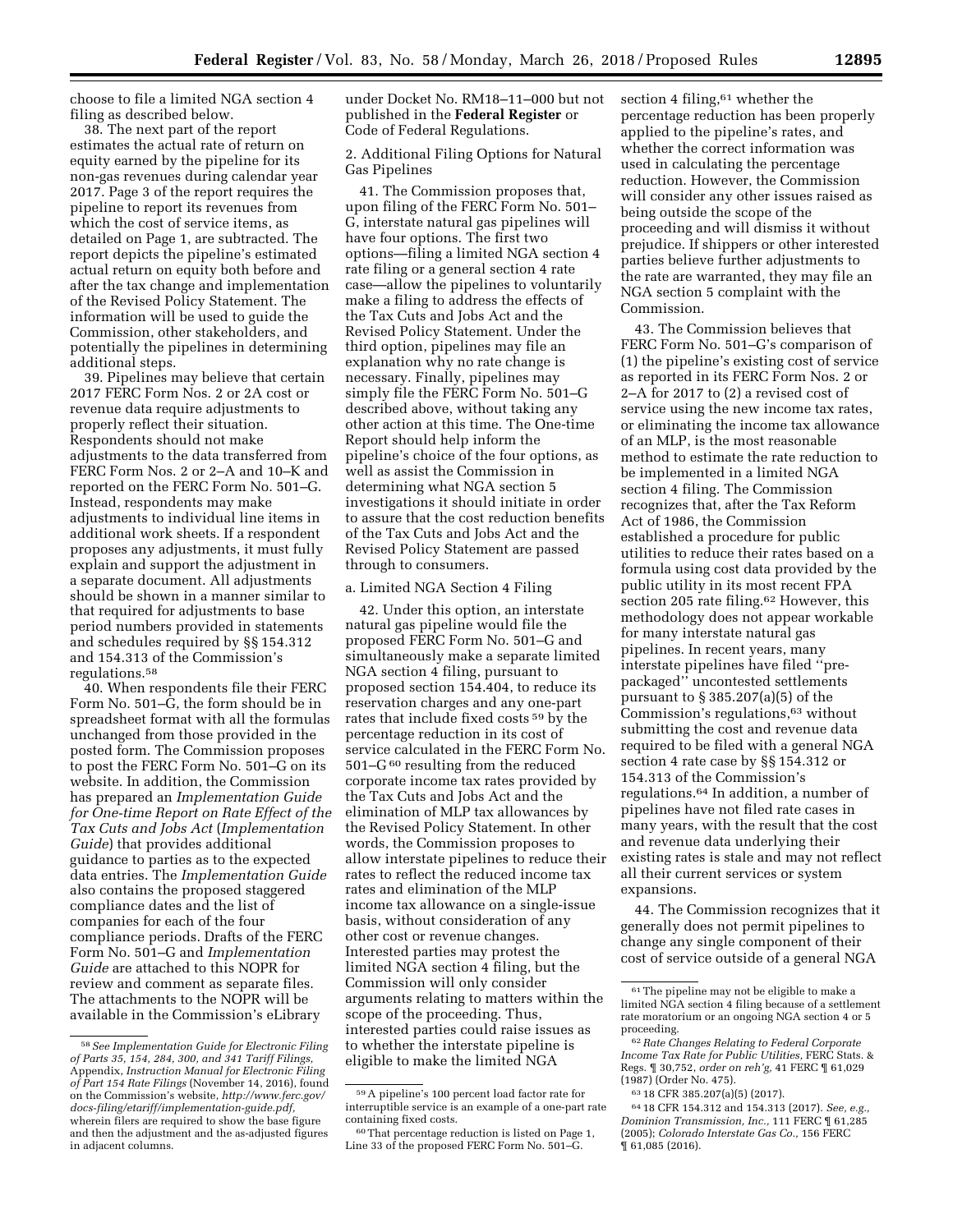section 4 rate case.<sup>65</sup> Here, however, the Commission believes an exception to that policy is justified in order to permit interstate pipelines to voluntarily reduce their rates as soon as possible to reflect a reduction in a single cost component—their federal income tax costs—so as to flow through that benefit to consumers. In addition, our proposed requirement that all interstate pipelines file the abbreviated cost and revenue study in FERC Form No. 501–G will enable pipelines and all other interested parties to evaluate whether there are significant changes in other cost components or revenues that affect the need for a rate reduction with respect to taxes.

45. Finally, any rate reduction implemented pursuant to a limited NGA section 4 filing under this option would be a reduction to the pipeline's maximum recourse rates. Similar to the situation in a general NGA section 4 rate case or an NGA section 5 rate investigation, a pipeline's limited NGA section 4 filing to reduce its maximum recourse rate to reflect reduced income tax rates, or elimination of the MLP income tax allowance, ordinarily will not affect any negotiated rate agreements the pipeline has with individual shippers. In the Negotiated Rate Policy Statement,<sup>66</sup> the Commission allowed pipelines to negotiate individualized rates that are not bound by the maximum and minimum recourse rates in the pipeline's tariff.67 Among other things, this permits pipelines, as a means of providing rate certainty, to negotiate a fixed rate or rate formula that will continue in effect regardless of changes in the pipeline's maximum recourse rate.68 Accordingly, unless a negotiated rate agreement expressly provides otherwise, the rates in such agreements will be unaffected by any reduction in the pipeline's maximum rate reductions resulting from the policies adopted in the rulemaking proceeding, whether in a limited or general NGA section 4 rate proceeding or a subsequent NGA section 5 investigation.

46. Discounted rates, by contrast, must remain within the range established by the pipeline's maximum and minimum recourse rates.69

(2005). *See also Iberdrola Renewables, Inc.* v. *FERC,*  597 F.3d 1299, 1305 (D.C. Cir. 2010).

Accordingly, to the extent a pipeline reduces its maximum rate below the level of a shipper's discounted rate, that shipper's discounted rate will be similarly reduced.

# b. Commitment to Make General NGA Section 4 Filing

47. Under this option, an interstate natural gas pipeline would include with its One-time Report a commitment to file either a prepackaged uncontested settlement or, if that is not possible, a general NGA section 4 rate case to revise its rates based upon current cost data. If a pipeline believes that a reduction in its rates by the percentage reduction in its cost of service calculated in its FERC Form No. 501–G would not be reasonable because of other changes in its costs and revenues since its last rate case, this option would permit the pipeline to adjust its rates taking into account all such changes either through an uncontested settlement or a general section 4 rate case. The pipeline would also indicate an approximate time frame regarding when it would file the settlement or make the NGA section 4 filing. The Commission proposes that if the pipeline commits to make such a filing by December 31, 2018, the Commission will not initiate an NGA section 5 investigation of its rates prior to that date.

c. Statement Explaining Why Adjustment in Rates Is not Needed

48. Under this option, an interstate natural gas pipeline would include with its One-time Report a statement explaining why no adjustment in its rates is needed at this time. The Commission recognizes that, despite the reduction in the corporate income tax and the elimination of MLP income tax allowances, a rate reduction may not be justified for a significant number of pipelines. For example, the Commission is aware from its reviews of pipeline Form Nos. 2 and 2–A financial data for prior years that a number of pipelines may currently have rates that do not fully recover their overall cost of service. Accordingly, the reduction in those pipelines' tax costs may not cause their rates to be excessive. The proposed FERC Form No. 501–G will provide information as to whether an interstate pipeline may fall into this category. Accordingly, a pipeline may include with its FERC Form No. 501–G a full explanation of why, after accounting for its reduction in tax costs, its rates do not over recover its overall cost of service and therefore no rate reduction is justified. The pipeline would provide this statement along with any additional supporting information it deems necessary.

49. In addition, interstate pipelines may provide any other reason they believe a rate reduction is not justified at this time. For example, they may assert that an existing rate settlement provides for a moratorium on rate changes that applies to any rate changes that might result from the Tax Cuts and Jobs Act or the Commission's change in policy concerning MLP income tax allowances. Parties agree to rate moratoria in settlements in order to provide rate certainty, and therefore the Commission generally does not disturb a settlement during a rate moratorium.70

50. As described above, interested parties will have an opportunity to comment on any assertion by a pipeline that no adjustment to its rates is needed, and the Commission will then determine whether further action is needed with respect to that pipeline.

#### d. Take No Action

51. Under this option, the interstate natural gas pipeline would take no action other than making the One-time Report. This option is consistent with the fact that the Commission lacks authority under the NGA to order an interstate pipeline to file a rate change under NGA section 4.71 While the Commission is permitting interstate pipelines to voluntarily file a limited NGA section 4 filing or commit to make general NGA section 4 filing to modify their rates to reflect the reduction in the income tax rates or elimination of the MLP income tax allowance, the Commission is not ordering interstate pipelines to make such filings. However, based on the information contained in the pipeline's FERC Form No. 501–G, which the Commission is proposing to require each interstate pipeline to file, and comments by interested parties, the Commission will, on a case-by-case basis, consider initiating a section 5 investigation of a pipeline's rates, if it appears those rates may be unjust and unreasonable.

## *B. Initial Rates Under NGA Section 7*

52. The issue of how to address the Tax Cuts and Jobs Act in establishing initial rates for new projects arises in a variety of contexts, depending upon the current status of the certificate proceeding and the type of project at

<sup>65</sup>*See, e.g., Trunkline Gas Co.,* 142 FERC ¶ 61,133, at P 24 n.28 (2013).

<sup>&</sup>lt;sup>66</sup> Negotiated Rate Policy Statement, 74 FERC ¶ 61,076 at 61,225–61,226.

<sup>67</sup>*Northern Natural Gas Co.,* 105 FERC ¶ 61,299, at PP 15–16 (2003).

<sup>68</sup>*Columbia Gulf Transmission Co.,* 109 FERC ¶ 61,152, at P 13, *reh'g denied,* 111 FERC ¶ 61,338

<sup>69</sup>*Columbia Gulf,* 109 FERC ¶ 61,152 at P 16.

<sup>70</sup> *Iroquois Gas Transmission System L.P.,* 69 FERC ¶ 61,165, at 61,631 (1994); *JMC Power Projects* v. *Tennessee Gas Pipeline Co.,* 69 FERC ¶ 61,162 (1994), *reh'g denied,* 70 FERC ¶ 61,168, at 61,528 (1995), *aff'd, Ocean States Power* v. *FERC,*  84 F.3d 1453 (D.C. Cir. 1996).

<sup>71</sup>*Pub. Serv. Comm. of New York* v. *FERC,* 866 F.2d 487, 492 (D.C. Cir. 1989).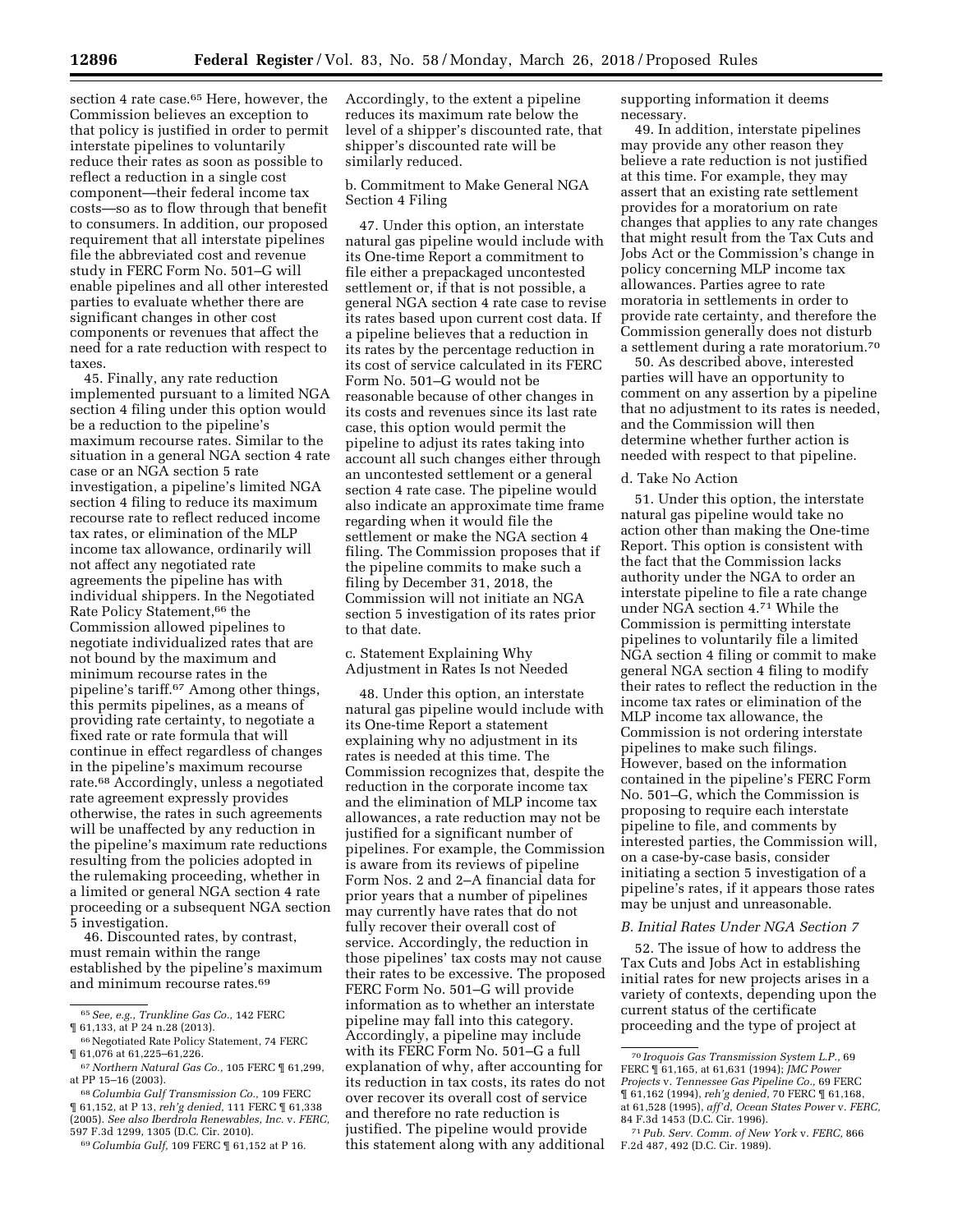issue. For greenfield pipelines such as PennEast,72 the Commission added a condition to the certificate order directing the company to recalculate its initial rates consistent with the Tax Cuts and Jobs Act when it files its compliance tariff records before going into service. For other filings, such as the Transco St. James Project,73 the Commission estimated downward the incremental rate in order to ensure analysis of the appropriate initial rate.

53. For pending incremental expansion certificate filings without near-term deadlines, Commission staff has issued data requests to pipelines directing them to provide an adjusted cost of service and recalculation of the proposed initial recourse rates consistent with the Tax Cuts and Jobs Act. The Commission will take these responses into account when evaluating and approving initial rates.

54. There are a number of certificate projects which have been authorized by the Commission—including approval of initial rates—but which have not yet gone into service. The Commission proposes that existing pipelines, in their FERC Form No. 501–G reports and/or section 154.404 limited NGA section 4 rate reduction filings, address any approved initial rate for services provided by expansion facilities that have not gone into service. We recognize that there is also a finite group of greenfield pipeline projects that have been authorized but are not yet in service and therefore will not file a Form No. 2 or 2A for 2017. As a result, those pipelines also are not required to file a FERC Form No. 501–G report. The Commission proposes to address the issue of the Tax Cuts and Jobs Act and the Revised Policy Statement impact on these pipelines on a case-by-case basis.74

# *C. NGPA Section 311 and Hinshaw Pipelines*

55. The Commission believes that its existing regulations and policy concerning the rates charged by NGPA section 311 and Hinshaw pipelines are generally sufficient to provide shippers reasonable rate reductions with respect to the Tax Cuts and Jobs Act and Revised Policy Statement. However, as described below, the Commission is

proposing to modify § 284.123 of its regulations to require all NGPA section 311 and Hinshaw pipelines to file a new rate election for interstate service if their rates for intrastate service are reduced to reflect the Tax Cuts and Jobs Act.

56. As described above, § 284.123(b) allows NGPA section 311 and Hinshaw pipelines an election of two different methodologies upon which to base their rates for interstate services.75 First, § 284.123(b)(1) permits an intrastate pipeline to elect to base its rates on the methodology or rate(s) approved by a state regulatory agency included in an effective firm rate for city-gate service. Second, § 284.123(b)(2) provides that the pipeline may petition for Commission approval of rates and charges using its own data to show its proposed rates are fair and equitable. The Commission has a policy of requiring a review of the rates of each NGPA section 311 and Hinshaw pipeline every five years.76 Consistent with that policy, when the Commission issues an order approving rates filed by an NGPA section 311 pipeline, the Commission requires the pipeline to file a new rate election within five years. When the Commission approves rates filed by a Hinshaw pipeline, it requires the pipeline to file a cost and revenue study within five years. In addition, the Commission requires NGPA section 311 and Hinshaw pipelines that have elected to use a state rate pursuant to § 284.123(b)(1) to file a new rate election within 30 days after any change in the state rate.77

57. The Commission believes that these requirements adequately provide for the approximately 44 NGPA section 311 and Hinshaw pipelines that have elected to use state-derived rates pursuant to § 284.123(b)(1) to pass on to ratepayers the benefit of the reduction in the corporate income tax rate. Pursuant to their rate election, these pipelines are authorized to charge rates approved by their state regulatory agency. Therefore, the decision whether the interstate rates of these pipelines should be reduced to reflect the Tax Cuts and Jobs Act is in the hands of the state regulatory agency. If the state regulatory agency requires any of these pipelines to reduce their intrastate rates

to reflect the decreased income tax, Commission policy, as explained above, requires those pipelines to file with the Commission to reduce their interstate rates correspondingly within 30 days of the effective date of the reduced intrastate rates.

58. We now turn to the approximately 61 NGPA section 311 and Hinshaw pipelines which have elected to use Commission-established cost-based rates pursuant to  $\S 284.123(b)(2)$ . Pursuant to our five-year rate review policy, we estimate that almost half of these pipelines will have their rates restated within the next 24 months. In addition, a review of the quarterly transactional reports filed by these pipelines pursuant to § 284.126(b) 78 indicates that these pipelines rarely charge their maximum rates. Instead, they charge discounted rates for most of their transactions so that any reduction in their maximum rates is unlikely to provide significant benefits to the customers in those transactions.

59. However, the Commission believes that, if an NGPA section 311 or Hinshaw pipeline using Commissionestablished cost-based rates reduces its intrastate rates to reflect the reduced income taxes resulting from the Tax Cuts and Jobs Act, it would be reasonable for that pipeline to make a corresponding reduction in its rates for interstate service. This would give the same rate reduction benefit to any interstate shippers on those pipelines as the intrastate shippers receive, thereby ensuring that the two groups of shippers are treated similarly. Therefore, for the purposes of the Tax Cuts and Jobs Act only, the Commission proposes a new § 284.123(i), which would impose the same re-filing requirement on § 284.123(b)(2) rates as on pipelines electing to use state-derived rates under § 284.123(b)(1). Namely, if any intrastate pipeline adjusts its state-jurisdictional rates to reflect the reduced corporate income tax rates adopted in the Tax Cuts and Jobs Act, then the intrastate pipeline must file a new rate election pursuant to paragraph (b) of this section no later than 30 days after the reduced intrastate rate becomes effective.

60. The Commission notes that, for any pipeline that the Commission does identify that charges an excessive Commission-established cost-based maximum rate to captive shippers (whether through staff investigation or a shipper-filed complaint), the Commission could exercise its authority under NGPA section 311(c) to order any such section 311 intrastate pipeline to

<sup>72</sup>*PennEast Pipeline Co., LLC,* 162 FERC ¶ 61,053, at P 66 (2018).

<sup>73</sup>*Transcontinental Gas Pipe Line Co., LLC,* 162 FERC ¶ 61,050, at P 17 (2018).

<sup>74</sup>For example, the Commission may, under section 5 of the NGA, direct the greenfield pipeline to recalculate its initial recourse rates consistent with the Tax Cuts and Jobs Act and Revised Policy Statement when it files actual tariff records before going into service. *See, e.g., PennEast Pipeline Co., LLC,* 162 FERC ¶ 61,053 at P 66.

<sup>75</sup> 18 CFR 284.123(b) (2017).

<sup>76</sup>*Contract Reporting Requirements of Intrastate Natural Gas Companies,* FERC Stats & Regs. ¶ 31,310 at P 96. Pipelines using state-approved rates pursuant to section 284.123(b)(1) may certify that those rates continue to meet the requirements of section 284.123(b)(1) on the same basis on which they were approved.

<sup>77</sup> 18 CFR 284.123(g)(9)(iii) (2017). *See also Lobo Pipeline Co. L.P.,* 145 FERC ¶ 61,168, at P 5 (2013) and *Atmos Pipeline—Texas,* 156 FERC ¶ 61,094, at P 8 (2016).

<sup>78</sup> 18 CFR 284.126(b) (2012). These reports are set forth in Form No. 549D.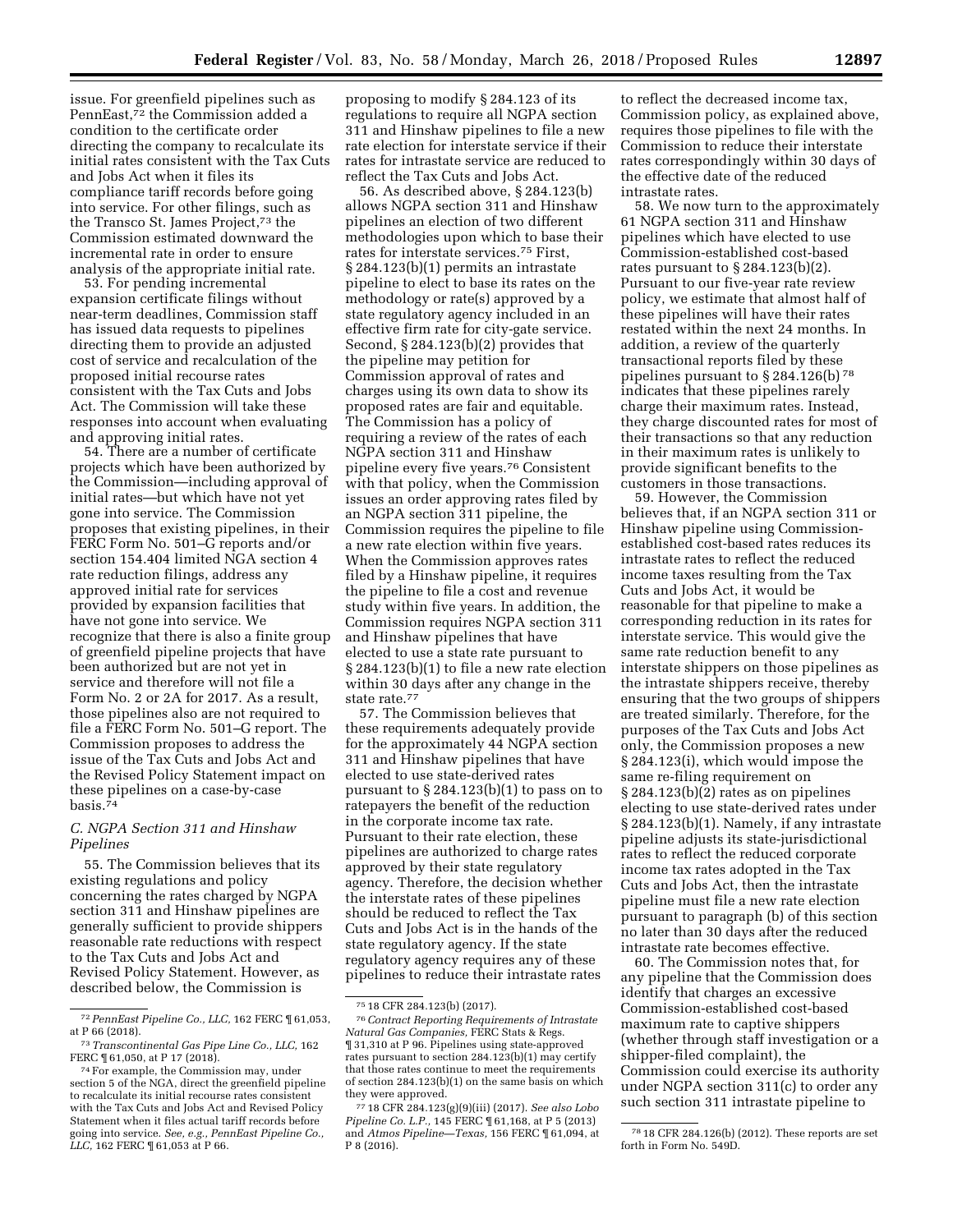reduce its rates to reflect the reduced income tax rates, and take similar action against any such Hinshaw pipeline under NGA section 5.79

61. Finally, the Commission will not take any action with respect to the market-based rates it has approved for some NGPA section 311 and Hinshaw pipelines. Market-based rates are, by definition, subject to change according to market forces, and do not have costbased rates that directly account for taxes. For such rates, no change is required.

# **IV. Implementation**

62. The Commission proposes staggered dates for pipelines filing the FERC Form No. 501–G report. In the *Implementation Guide* for the proposed FERC Form No. 501–G, 133 interstate natural gas pipelines with cost-based rates are split into four groups. The due date for the first group will be 28 days from the effective date of any final rule in this proceeding, and the due date for each subsequent group will be 28 days from the previous group's due date. When the final due dates are known, the Office of the Secretary will issue a Notice and update the FERC Form No.

501–G *Implementation Guide*. Pipelines may file their FERC Form No. 501–G report earlier than the proposed dates. The Commission will post the FERC Form No. 501–G form and the FERC Form No. 501–G *Implementation Guide*  on its website at *[http://www.ferc.gov/](http://www.ferc.gov/legal/maj-ord-reg.asp#gas)  [legal/maj-ord-reg.asp#gas](http://www.ferc.gov/legal/maj-ord-reg.asp#gas)*. As noted in the discussion above, this form is in spreadsheet format. The Commission proposes to require that the form be filed with the Commission in the same spreadsheet format. Respondents should not modify the formulas. If respondents, in addition to the required spreadsheet version of the report, wish to attach a PDF version of the report, they may do so. The Commission proposes to require that FERC Form No. 501–G forms be filed through eTariff. The Commission will establish a new Type of Filing Code (TOFC) 80 just for these reports. Respondents may include with this filing, as appropriate, a statement explaining why no adjustment in its rates is needed, or their commitment to make a general NGA section 4 rate case filing in lieu of a limited NGA section 4 filing as permitted by § 154.404. The *Implementation Guide* provides contact

information for Commission staff if assistance is needed regarding FERC Form No. 501–G.

63. For the limited NGA section 4 rate reduction option proposed in § 154.404, the Commission proposes to establish a new TOFC. Pipelines are required to incorporate by reference their filed FERC Form No. 501–G as a supporting document. No other documentation is necessary if the pipelines propose to reduce their rates by the percentage shown on their FERC Form No. 501–G. Pipelines may file a § 154.404 rate reduction earlier than the proposed FERC Form No. 501–G compliance dates.

64. Each report and limited NGA section 4 filing will receive a new root docket number. The Commission will issue a Notice for each report and filing, with interventions and comments due under the standard § 154.210 notice period.81 The following table lists the proposed new TOFCs. FERC Form No. 501–G is a one-time form. As such, the Commission proposes to retire these TOFCs after the end of the staggered compliance dates provided in the FERC Form No. 501–G *Implementation Guide*.

| Type of filing code | Filing title               | Citation | Type of filing category     |
|---------------------|----------------------------|----------|-----------------------------|
| 1430                | FERC Form No. 501-G Report |          | 260.402   Compliance.       |
| 1440                |                            |          | 154.404   Normal/Statutory. |

65. Intrastate pipelines with costbased rates established pursuant to § 284.123(b)(2) of the Commission's regulations that are filing to reduce rates pursuant to proposed § 284.123(i) may use any appropriate existing TOFC under the NGPA Gas Tariff Program options.

## **V. Regulatory Requirements**

# *A. Information Collection Statement*

66. The Office of Management and Budget (OMB) regulations require that OMB approve certain reporting, record keeping, and public disclosure requirements (information collection) imposed by an agency.82 Therefore, the Commission is submitting its proposed information collection to OMB for review in accordance with section 3507(d) of the Paperwork Reduction Act of 1995. Upon approval of a collection

of information, OMB will assign an OMB control number and an expiration date. Respondents subject to the filing requirements of a rule will not be penalized for failing to respond to the collection of information unless the collection of information displays a valid OMB control number.

67. *Public Reporting Burden:* The overall proposed data collection (FERC– 501G, One-time Report on Rate Effect of the Tax Cuts and Jobs Act) includes the following requirements.

68. The Commission has identified 133 interstate natural gas pipelines with cost-based rates that will be required to file the proposed FERC Form No. 501– G. That figure is based upon a review of the pipeline tariffs on file with the Commission. Interstate natural gas pipelines have four options as to how to address the results of the formula

82 5 CFR 1320.11 (2017).

contained in FERC Form No. 501–G. Each option has a different burden profile and a different cost per response. Companies will make their own business decisions as to which option they will select, thus the estimate for the number of respondents for each option as shown in the table below is just an estimate.

69. The number of NGPA section 311 and Hinshaw pipelines that will be required to file a rate case pursuant to proposed § 284.123(i) is a function of state actions outside of the control of the Commission. Thus, the estimate for the number of respondents for NGPA section 311 and Hinshaw pipelines filing a rate case in compliance with proposed § 284.123(i) as shown in the table below is just an estimate.

70. Based on these assumptions, we estimate the one-time burden and cost 83

<sup>79</sup>The courts have held that the Commission's conditioning authority under NGPA section 311(c) permits the Commission to order changes in section 311 pipelines' rates, terms, and conditions of service. *See Associated Gas Distributors* v. *FERC,*  824 F.2d 981, 1016–7 (D.C. Cir. 1987). *See also Bay Gas Storage Co.,* 126 FERC ¶ 61,018, at PP 22–24 (2009) (requiring a prospective change in intrastate pipeline's Statement of Operating Conditions).

<sup>80</sup>The type of filing business process categories are described in the *Implementation Guide for Electronic Filing of Parts 35, 154, 284, 300, and 341 Tariff Filings* (November 14, 2016), found on the Commission's website, *[http://www.ferc.gov/docs](http://www.ferc.gov/docs-filing/etariff/implementation-guide.pdf)[filing/etariff/implementation-guide.pdf](http://www.ferc.gov/docs-filing/etariff/implementation-guide.pdf)*.

<sup>81</sup> 18 CFR 154.210 (2017).

<sup>83</sup>The estimated average hourly cost of \$79.77 (rounded) assumes equal time is spent by an accountant, management, lawyer, and office and administrative support. The average hourly cost (salary plus benefits) is: \$53.00 for accountants (occupation code 13–2011), \$81.52 for management (occupation code 11–0000), \$143.68 for lawyers (occupation code 23–0000), and \$40.89 for office and administrative support (occupation code 43–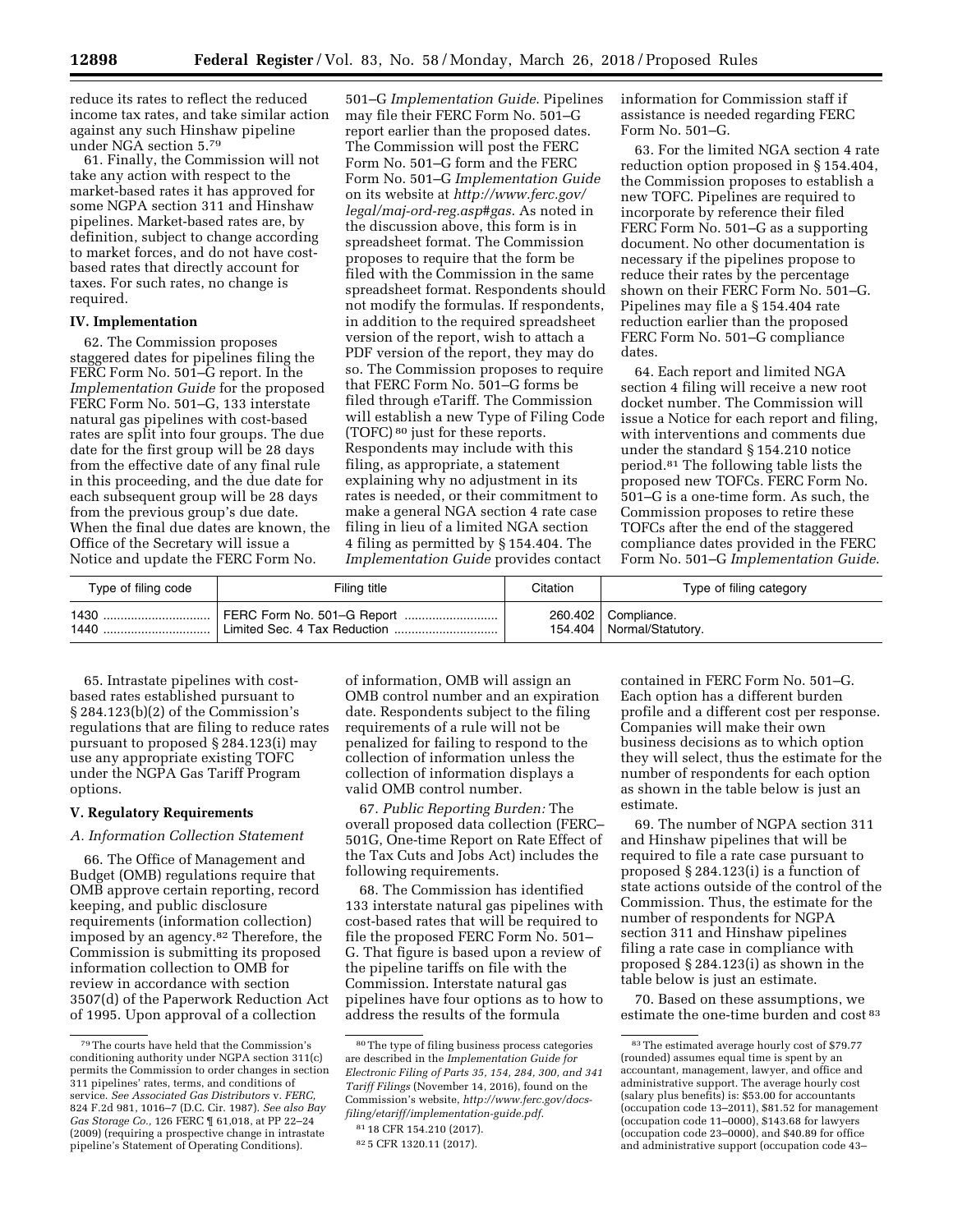for the information collection requirements as follows.

|  | FERC-501G: ONE-TIME REPORT ON RATE EFFECT OF THE TAX CUTS AND JOBS ACT |  |  |  |  |  |
|--|------------------------------------------------------------------------|--|--|--|--|--|
|--|------------------------------------------------------------------------|--|--|--|--|--|

|                                                                                            | Number of<br>respondents | Number of<br>responses per<br>respondent                     | Total<br>responses                                            | Avg.<br>burden hr.<br>per response | Avg. cost per<br>response | Total<br>burden<br>hours         | Total cost (\$)                  |
|--------------------------------------------------------------------------------------------|--------------------------|--------------------------------------------------------------|---------------------------------------------------------------|------------------------------------|---------------------------|----------------------------------|----------------------------------|
|                                                                                            | (1)                      | (2)                                                          | (3)                                                           | (4)                                | (5)                       | $(3)$ <sup>*</sup> $(4)$ = $(6)$ | $(3)$ <sup>*</sup> $(5)$ = $(7)$ |
|                                                                                            |                          |                                                              | <b>Interstate Natural Gas Pipelines with Cost-Based Rates</b> |                                    |                           |                                  |                                  |
| FERC Form No. 501-<br>G. One-time Re-<br>port <sup>84</sup>                                | 133                      |                                                              | 133                                                           | 9                                  | 718                       | 1,197                            | 95,485                           |
|                                                                                            |                          |                                                              | <b>Optional Response</b>                                      |                                    |                           |                                  |                                  |
| No Response<br>Case for no change<br>Limited Sec 4 filing $85$<br>General Sec. 4 filing 86 | 53<br>64<br>15           |                                                              | 64<br>15                                                      | 87512                              | 399<br>479<br>40,842      | 320<br>90<br>512                 | 0<br>25,526<br>7,179<br>40,842   |
|                                                                                            |                          | NGPA section 311 and Hinshaw Pipelines with Cost-Based Rates |                                                               |                                    |                           |                                  |                                  |
| NGPA rate filing $88$<br>Total                                                             | 89 15<br>90148           |                                                              | 15<br>228                                                     | 24<br>                             | 1,914                     | 360<br>2,479                     | 28,717<br>197,749                |

71. The Commission does not expect any mandatory or voluntary reporting requirements other than those listed above.

72. *Action:* Proposed information collection, FERC–501G (One-time Report on Rate Effect of the Tax Cuts and Jobs Act).

73. *OMB Control No.:* To be determined.

74. *Respondents for this Rulemaking:*  Interstate natural gas pipelines with cost-based rates, and certain NGPA section 311 and Hinshaw pipelines.

75. *Frequency of Information:* Onetime, for each indicated reporting requirement.

76. *Necessity of Information:* The Commission requires information in order to determine the effect of the Tax and Jobs Act on the rates of natural gas pipelines to ensure those rates continue to be just and reasonable.

77. *Internal Review:* The Commission has reviewed the proposed information collection requirements and has determined that they are necessary. These requirements conform to the Commission's need for efficient information collection, communication, and management within the energy industry. The Commission has specific, objective support for the burden

estimates associated with the information collection requirements.

78. The Commission requests comments on the utility of the proposed information collection, the accuracy of the burden estimates, how the quality, quantity, and clarity of the information to be collected might be enhanced, and any suggested methods for minimizing the respondent's burden, including the use of automated information techniques. Interested persons may obtain information on the reporting requirements or submit comments by contacting the Federal Energy Regulatory Commission, 888 First Street NE, Washington, DC 20426 (Attention: Ellen Brown, Office of the Executive Director, (202) 502–8663, or email *[DataClearance@ferc.govmailto:](mailto:DataClearance@ferc.govmailto)*). Comments may also be sent to the Office of Management and Budget (Attention: Desk Officer for the Federal Energy Regulatory Commission), by email at *oira*\_*[submission@omb.eop.gov](mailto:oira_submission@omb.eop.gov)*.

## *B. Environmental Analysis*

79. The Commission is required to prepare an Environmental Assessment or an Environmental Impact Statement for any action that may have a significant adverse effect on the human environment.91 The actions proposed to be taken here fall within categorical exclusions in the Commission's regulations for rules regarding information gathering, analysis, and dissemination, and for rules regarding sales, exchange, and transportation of natural gas that require no construction of facilities.92 Therefore, an environmental review is unnecessary and has not been prepared in this rulemaking.

### *C. Regulatory Flexibility Act Certification*

80. The Regulatory Flexibility Act of 1980 (RFA) 93 generally requires a description and analysis of rules that will have significant economic impact on a substantial number of small entities. The Commission is not required to make such analysis if proposed regulations would not have such an effect.

81. As noted in the above Information Collection Statement, approximately 133 interstate natural gas pipelines, both large and small, are respondents subject to the requirements adopted by this rule. In addition, the Commission estimates that another 59 NGPA natural gas pipelines may be required to file restated rates pursuant to proposed § 284.123(i). However, the actual

92*See* 18 CFR 380.4(a)(2)(ii), 380.4(a)(5) and 380.4(a)(27) (2017).

<sup>000). (</sup>The figures are taken from the Bureau of Labor Statistics, October 2017 for the year ending May 2016, figures at *[http://www.bls.gov/oes/](http://www.bls.gov/oes/current/naics2_22.htm)* 

<sup>&</sup>lt;sup>84</sup> 18 CFR 260.402 (proposed).

<sup>85</sup> 18 CFR 154.404 (proposed).

<sup>86</sup> 18 CFR 154.312 (2017).

<sup>87</sup>The estimate for hours is based on the estimated average hours per response for the FERC–

<sup>545 (</sup>OMB Control No. 1902–0154), with general NGA section 4, 18 CFR 154.312 filings weighted at a ratio of 20 to one.

<sup>88</sup> 18 CFR 284.123(i) (proposed).

<sup>89</sup>Estimate of number of respondents assumes that states will act within one year to reduce NGPA section 311 and Hinshaw pipeline rates to reflect the Tax Cuts and Jobs Act.

<sup>90</sup>Number of unique respondents = (One-time FERC Form No. 501–G) + (NGPA rate filing).

<sup>91</sup>Order No. 486, *Regulations Implementing the National Environmental Policy Act,* 52 FR 47897 (Dec. 17, 1987), FERC Stats. & Regs. ¶ 30,783 (1987).

<sup>93</sup> 5 U.S.C. 601–612 (2012).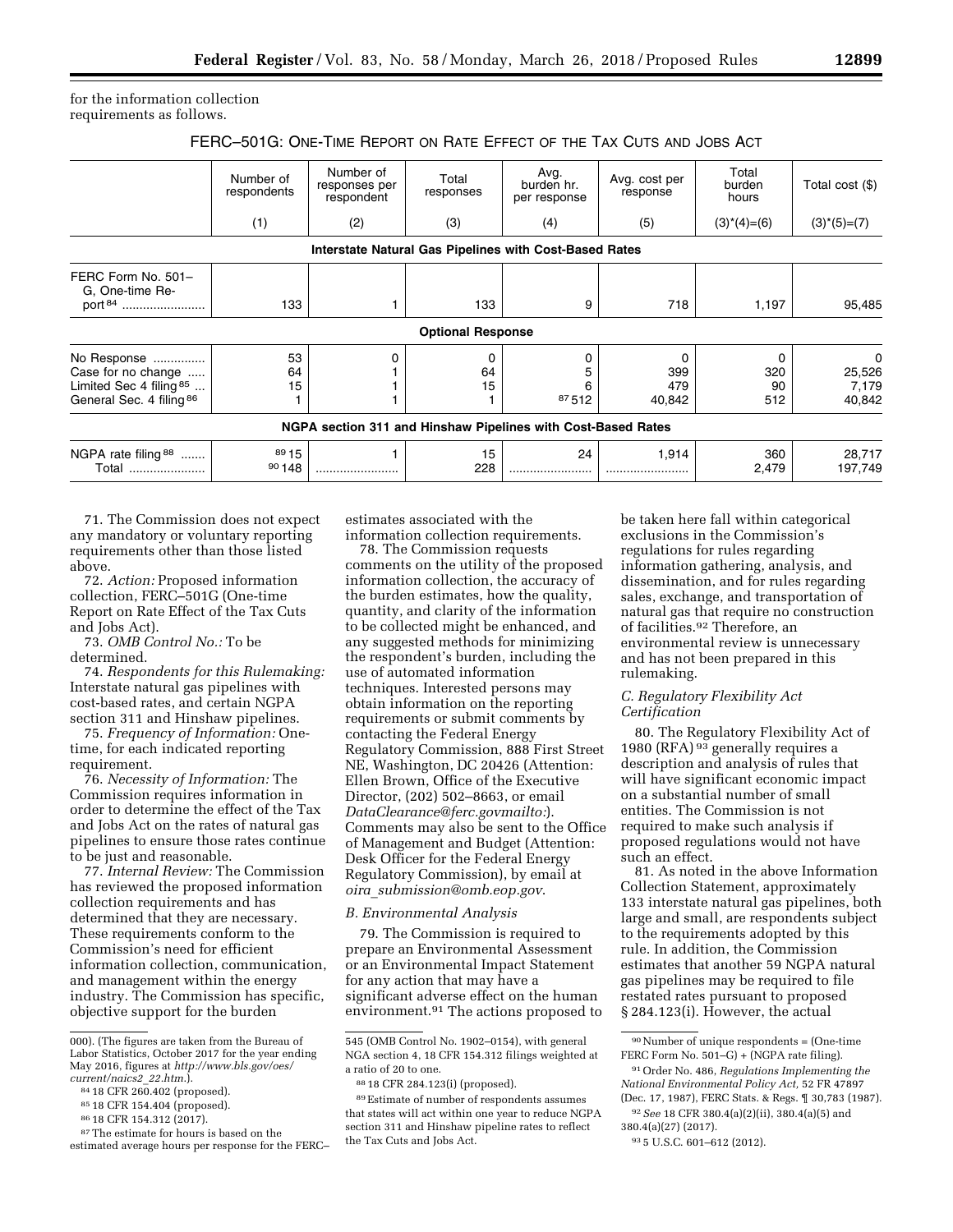number of NGPA section 311 and Hinshaw pipelines that will be required to file is a function of actions taken at the state level. The Commission estimates that only 15 of the 59 NGPA natural gas pipelines will file a rate case pursuant to proposed § 284.123(i).

82. Most of the natural gas pipelines regulated by the Commission do not fall within the RFA's definition of a small entity,94 which is currently defined for natural gas pipelines as a company that, in combination with its affiliates, has total annual receipts of \$27.5 million or less.95 For the year 2016 (the most recent year for which information is available), only five of the 133 interstate natural gas pipeline respondents had annual revenues in combination with its affiliates of \$27.5 million or less and therefore could be considered a small entity under the RFA. This represents 3.8 percent of the total universe of potential NGA respondents that may have a significant burden imposed on them. For NGPA section 311 and Hinshaw pipelines, three of the 59 potential respondents could be considered a small entity, or 5.1 percent. However, it is not possible to predict whether any of these small companies may be required to make a rate filing. In view of these considerations, the Commission certifies that this proposed rule's amendments to the regulations will not have a significant impact on a substantial number of small entities.

## *D. Comment Procedures*

83. The Commission invites interested persons to submit comments on the matters and issues proposed in this notice to be adopted, including any related matters or alternative proposals that commenters may wish to discuss. Comments are due April 25, 2018. Comments must refer to Docket No. RM18–11–000, and must include the commenter's name, the organization they represent (if applicable), and their address in their comments.

84. The Commission encourages comments to be filed electronically via the eFiling link on the Commission's website at *<http://www.ferc.gov>*. The Commission accepts most standard word processing formats. Documents created electronically using word

processing software should be filed in native applications or print-to-PDF format and not in a scanned format. Commenters filing electronically do not need to make a paper filing.

85. Commenters that are not able to file comments electronically must send an original of their comments to: Federal Energy Regulatory Commission, Secretary of the Commission, 888 First Street NE, Washington, DC 20426.

86. All comments will be placed in the Commission's public files and may be viewed, printed, or downloaded remotely as described in the Document Availability section below. Commenters on this proposal are not required to serve copies of their comments on other commenters.

#### *E. Document Availability*

87. In addition to publishing the full text of this document in the **Federal Register**, the Commission provides all interested persons an opportunity to view and/or print the contents of this document via the internet through the Commission's Home Page (*[http://](http://www.ferc.gov) [www.ferc.gov](http://www.ferc.gov)*) and in the Commission's Public Reference Room during normal business hours (8:30 a.m. to 5:00 p.m. Eastern time) at 888 First Street NE, Room 2A, Washington, DC 20426.

88. From the Commission's Home Page on the internet, this information is available on eLibrary. The full text of this document is available on eLibrary in PDF and Microsoft Word format for viewing, printing, and/or downloading. To access this document in eLibrary, type the docket number excluding the last three digits of this document in the docket number field.

89. User assistance is available for eLibrary and the Commission's website during normal business hours from the Commission's Online Support at 202– 502–6652 (toll free at 1–866–208–3676) or email at *[ferconlinesupport@ferc.gov,](mailto:ferconlinesupport@ferc.gov)*  or the Public Reference Room at 202– 502–8371, TTY 202–502–8659. Email the Public Reference Room at *[public.referenceroom@ferc.gov](mailto:public.referenceroom@ferc.gov)*.

90. The proposed FERC Form No. 501–G and the *Implementation Guide*  are available on the Commission's eLibrary and website. These will not be published in the **Federal Register** or the Code of Federal Regulations.

# **List of Subjects in 18 CFR Parts 154, 260, & 284**

# *Part 154*

Natural gas, Pipelines, Reporting and recordkeeping requirements.

#### *Part 260*

Natural gas, Reporting and recordkeeping requirements.

# *Part 284*

Continental shelf, Natural gas, Reporting and recordkeeping requirements.

By direction of the Commission.

Issued: March 15, 2018.

#### **Nathaniel J. Davis, Sr.,**

*Deputy Secretary.* 

In consideration of the foregoing, the Commission proposes to amend parts 154, 260, and 284, Chapter I, Title 18, Code of Federal Regulations, as follows.

# **PART 154— RATE SCHEDULES AND TARIFFS**

■ 1. The authority citation for part 154 continues to read as follows:

**Authority:** 15 U.S.C. 717–717w; 31 U.S.C. 9701; 42 U.S.C. 7102–7352.

 $\blacksquare$  2. Add § 154.404 to read as follows:

## **§ 154.404 Tax Cuts and Jobs Act Rate Reduction.**

(a) *Purpose.* The limited rate filing permitted by this section is intended to permit:

(1) A natural gas company subject to the federal corporate income tax to reduce its maximum rates to reflect the decrease in the federal corporate income tax rate pursuant to the Tax Cuts and Jobs Act of 2017,

(2) A natural gas company organized as a master limited partnership to reduce its maximum rates to reflect the elimination of any tax allowance included in its current rates, and

(3) A natural gas company organized as a partnership (but not a master limited partnership) either

(i) To eliminate any income tax allowance included in its current rates or

(ii) To justify why it should continue to receive an income tax allowance and to reduce its maximum rates to reflect the decrease in the federal income tax rates applicable to partners pursuant to the Tax Cuts and Jobs Act of 2017.

(b) *Applicability.* (1) Except as provided in paragraph (b)(2) of this section, any natural gas company with cost-based rates may submit the limited rate filing permitted by this section.

(2) If a natural gas company has a rate case currently pending before the Commission in which the change in the federal corporate income tax rate can be reflected, the public utility may not use this section to adjust its rates.

(c) *Determination of Rate Reduction.*  A natural gas company submitting a filing pursuant to this section shall reduce:

(1) Its maximum reservation rates for firm service, and

<sup>94</sup>*See* 5 U.S.C. 601(3) citing section 3 of the Small Business Act, 15 U.S.C. 623. Section 3 of the SBA defines a ''small business concern'' as a business which is independently owned and operated and which is not dominant in its field of operation (2017).

<sup>95</sup> 13 CFR 121.201 (Subsector 486—Pipeline Transportation; North American Industry Classification System code 486210; Pipeline Transportation of Natural Gas) (2017). ''Annual Receipts'' are total income plus cost of goods sold.